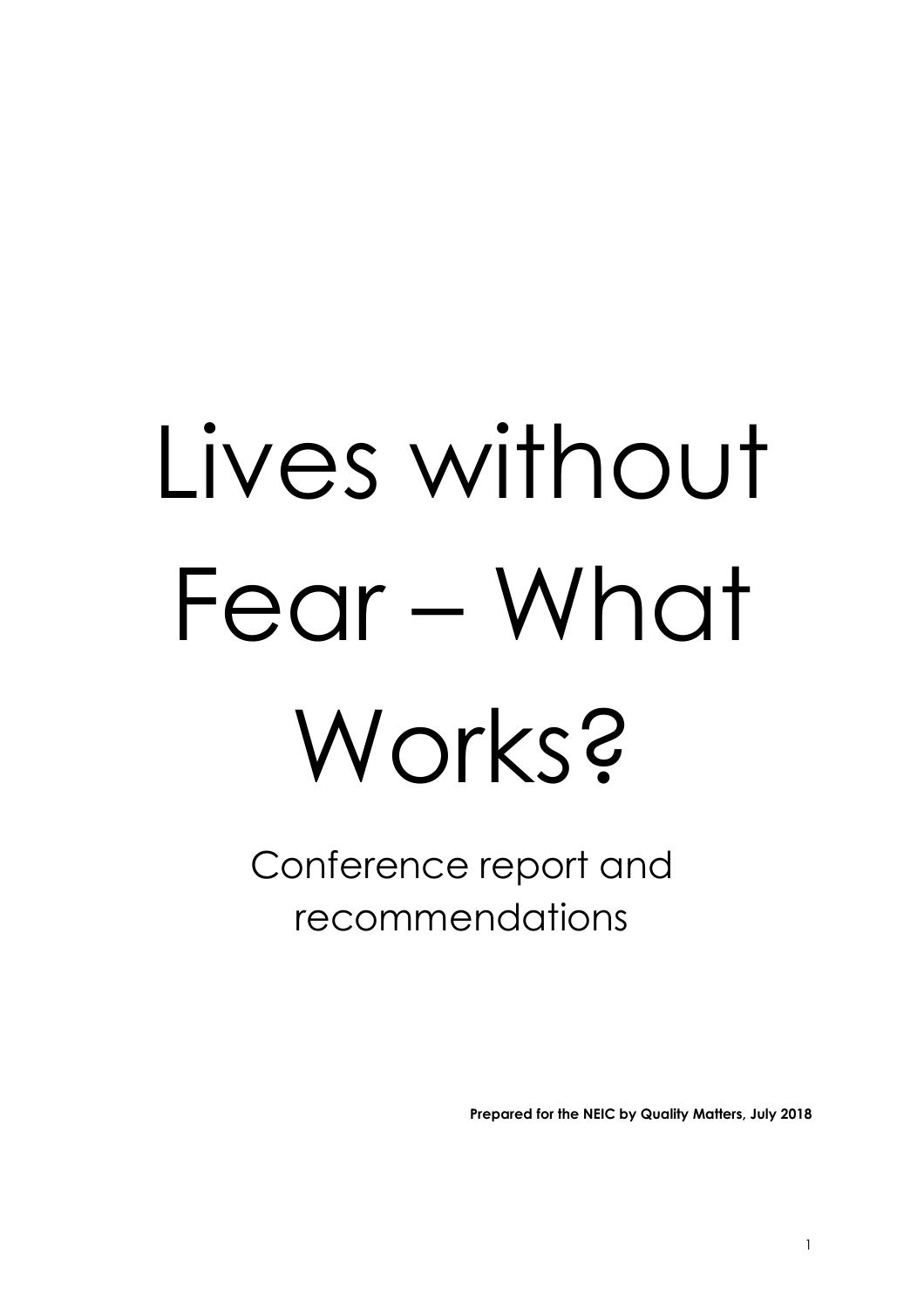## 1 Contents

|             | 1.1 |                                                                                                                                                      |      |
|-------------|-----|------------------------------------------------------------------------------------------------------------------------------------------------------|------|
|             | 1.2 |                                                                                                                                                      |      |
| $\mathbf 2$ |     |                                                                                                                                                      |      |
|             | 2.1 |                                                                                                                                                      |      |
|             | 2.2 |                                                                                                                                                      |      |
|             | 2.3 | Presentation Two: Trends and Behaviours Survey - Violence, Intimidation and                                                                          |      |
|             | 2.4 |                                                                                                                                                      |      |
|             | 2.5 | Presentation Four: Resourcing the change - The National Family Support Network8                                                                      |      |
|             | 2.6 |                                                                                                                                                      |      |
|             | 2.7 |                                                                                                                                                      |      |
|             | 2.8 |                                                                                                                                                      |      |
| 3           |     |                                                                                                                                                      |      |
|             | 3.1 |                                                                                                                                                      |      |
|             | 3.2 |                                                                                                                                                      |      |
|             | 3.3 | Theme one: Meaningful Public Communications Strategy / community ownership                                                                           |      |
|             | 3.4 |                                                                                                                                                      |      |
|             | 3.5 | Theme Three: Building Trust and Communication between the Gardaí and the                                                                             |      |
|             | 3.6 | Theme four: More support for those directly affected by drug use and DRI15                                                                           |      |
|             | 3.7 |                                                                                                                                                      |      |
|             | 3.8 | Theme Six: The need for clear coordination and a resourced action plan 16                                                                            |      |
|             |     |                                                                                                                                                      | . 17 |
|             | 4.1 |                                                                                                                                                      |      |
|             | 4.2 |                                                                                                                                                      |      |
| 5           |     |                                                                                                                                                      |      |
|             | 5.1 |                                                                                                                                                      |      |
|             | 5.2 | Appoint Drug Related Intimidation Action Director for a fixed term of three years to                                                                 |      |
|             | 5.3 | Establish an implementation group to ensure the delivery of this action plan  19                                                                     |      |
|             | 5.4 | Build meaningful community communication strategy on DRI and reporting                                                                               |      |
|             | 5.5 | Map and prioritize strategies that can divert young people from criminal activity.21                                                                 |      |
|             | 5.6 | Research and propose legislative changes to tackle intimidation and<br>administrative powers to target welfare and other fraud to be investigated 21 |      |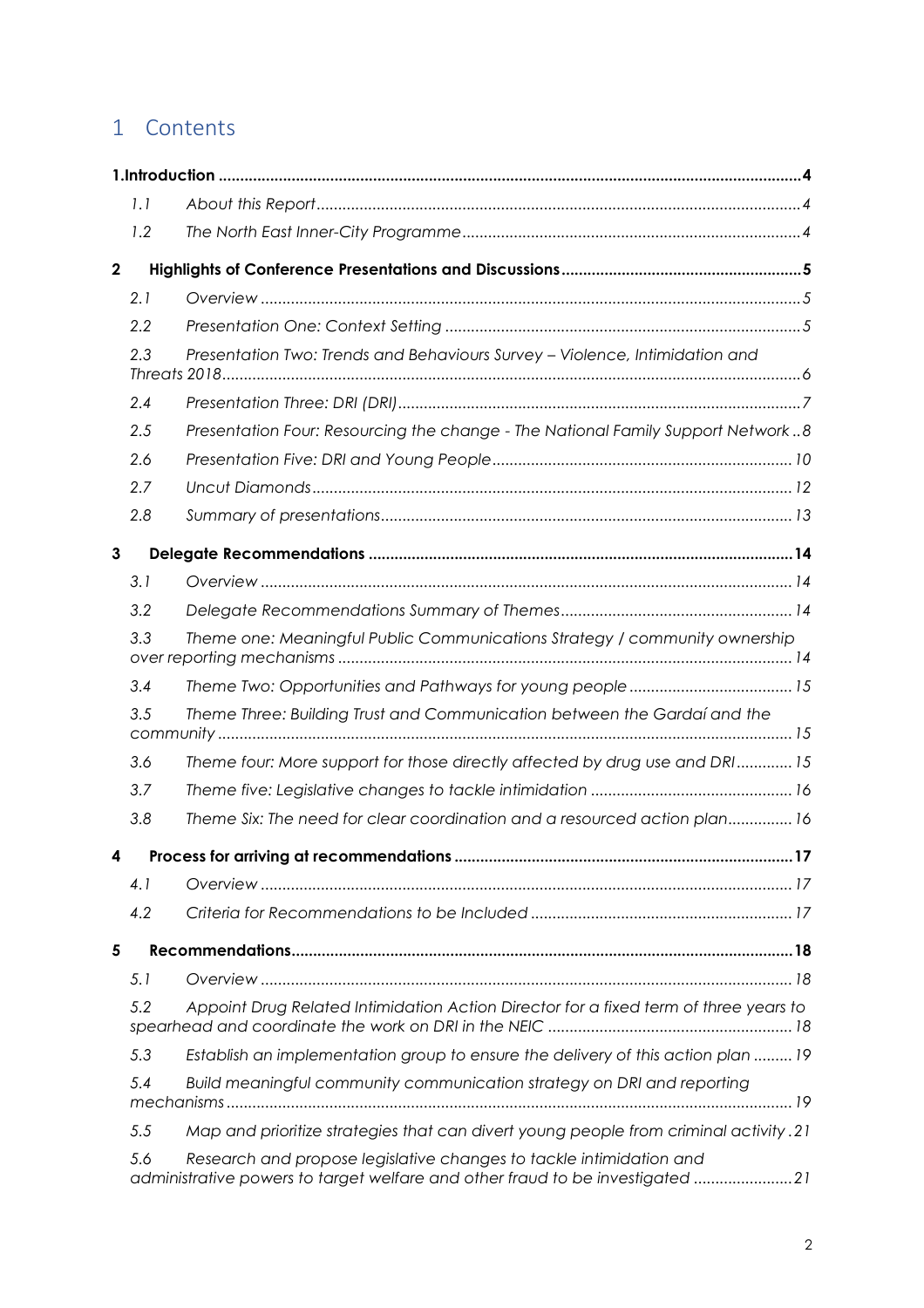*5.7 [Seek delivery of an adequate level support for those directly affected by drug use](#page-21-0)  and DRI in the NEIC [........................................................................................................................22](#page-21-0)*

**6 Appendix I: Original Recommendations presented for discussion. ......**Error! Bookmark not defined.

*6.1 Recommendation One: Build meaningful public awareness / community ownership over reporting mechanisms ............................................................ Error! Bookmark not defined.*

*6.2 Recommendation Two: Divert young people from criminal activity.. Error! Bookmark not defined.*

*6.3 Recommendation Three: Building Trust and Communication between the Gardaí and the community ......................................................................... Error! Bookmark not defined.*

*6.4 Recommendation Four: Legislative changes to tackle intimidation.. Error! Bookmark not defined.*

*6.5 Recommendation Five: More support for those directly affected by drug use and DRI Error! Bookmark not defined.*

*6.6 Recommendation Six: Ensure a clear, coordinated function on DRI . Error! Bookmark not defined.*

| $\mathbf{7}$ |  |
|--------------|--|
| 8            |  |
|              |  |
|              |  |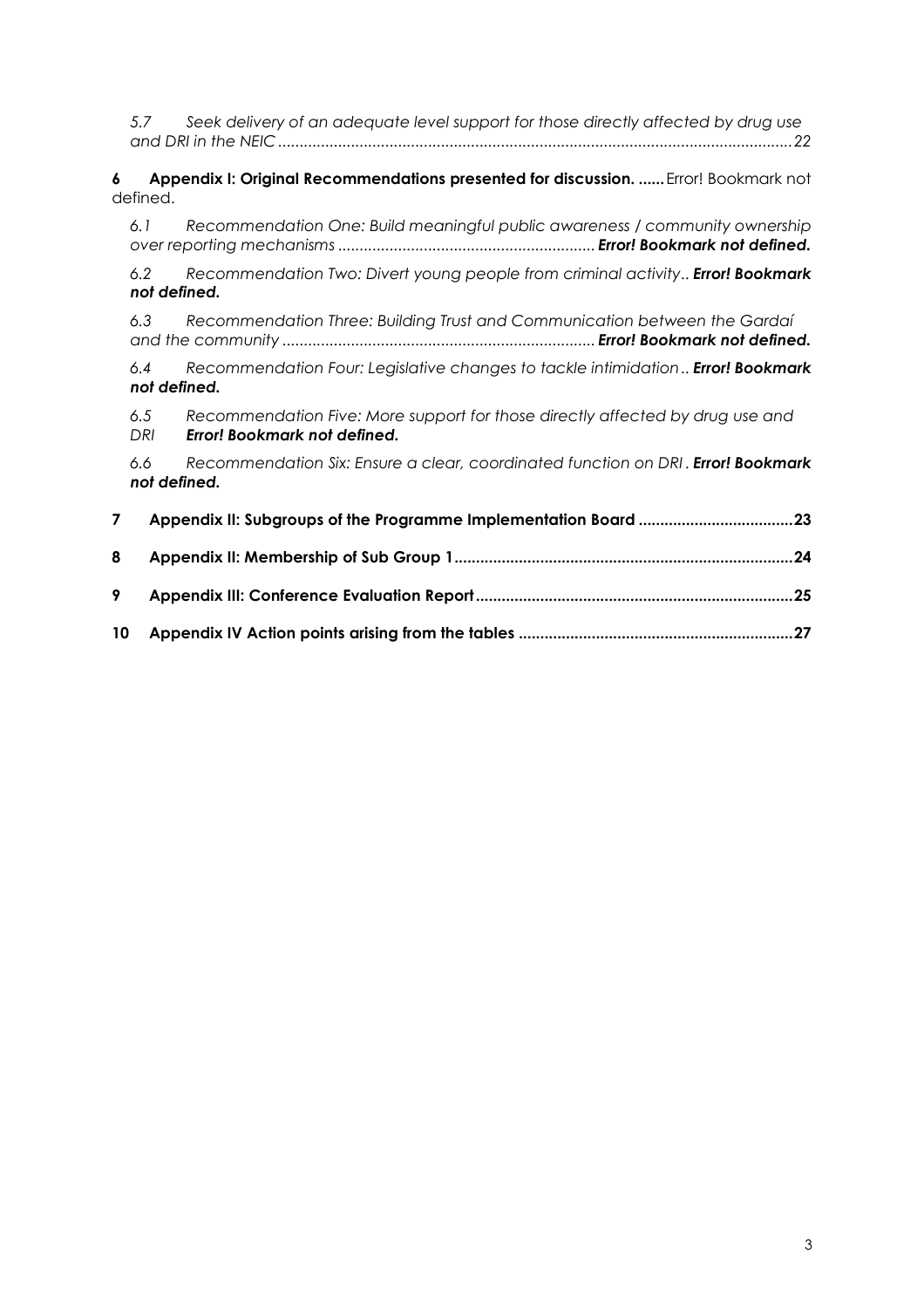# <span id="page-3-0"></span>1.Introduction

## <span id="page-3-1"></span>1.1 About this Report

This report is a summary of the proceedings of the conference 'Lives Without Fear – What Works', which took place on the 18<sup>th</sup> June 2018 in Croke Park.

The Conference was chaired by Assistant Commissioner Barry O'Brien, who among other senior ranking Garda roles, served as the Detective Superintendent for the Garda National Drugs Unit for ten years.

One hundred delegates attended the conference *on* June 18 2018, including local residents, representatives of local community groups, national and local NGOs and representatives of Drugs and Alcohol Task Forces from other parts of Dublin.

The importance of the conference and the resulting actions was reflected in a high attendance rate from members of the Sub Group on Crime and Drugs (8 of 12 members). The Departments of Health, Justice, Enterprise and Social Protection were also in attendance, as were representatives of the Probation Service and Dublin City Council. An Garda Síochána had ten delegates, including representatives of the Drugs and Organised Crime Bureau and the Criminal Assets Bureau, as well as the Assistant Commissioner Special Crime Operations. One member of the Oireachtas attended, Deputy Maureen O'Sullivan.

There was a high level of positive engagement from the delegates with the majority feeling free to offer their opinions (97%), feeling that the conference had been a good use of their time (97%), that the action points emerging from their own group and from the conference in general were strong and practical (92% and 86% respectively). The majority indicated a willingness to stay involved in taking action on Dug Related Intimidation (DRI) (95%). (See Appendix II for summary of the results of the evaluation).

## <span id="page-3-2"></span>1.2 The North East Inner-City Programme

This conference was organised as part of the activities of the North East Inner-City Programme (NEIC). This programme is a major initiative for the Dublin North East Inner City, launched by Government in July 2017. The purpose of the programme is to drive the long-term social and economic regeneration of the area. The NEIC Programme was developed in response to the findings of *'Creating a Brighter Future'* (1) a report by Kieran Mulvey, which highlighted a range of community needs and challenges for the North East Inner City. The report was commissioned during a time where gang feuds, gangland murders, the drug trade and other associated criminal activities were having a significant impact on the quality of life and progression of these communities.

The report, also known as *The Mulvey Report,* identified the potential for the NEIC to move from being a 'no go' neighbourhood with *'Policing resources inadequate to respond to prevalence of crime and in particular, local drug dealing'* and *a 'Community silenced in fear of local criminal activity'* ((1)pg. 30) to one with the following characteristics:

- Families and communities feel safe and can speak up
- A safe place for children to play
- A safe place to go to work
- A physical space that the community can be proud of
- A sense of shared community pride
- Safe to visit and travel through

In order to achieve this, a number of priority actions are identified in the programme under the theme of Crime and Drugs: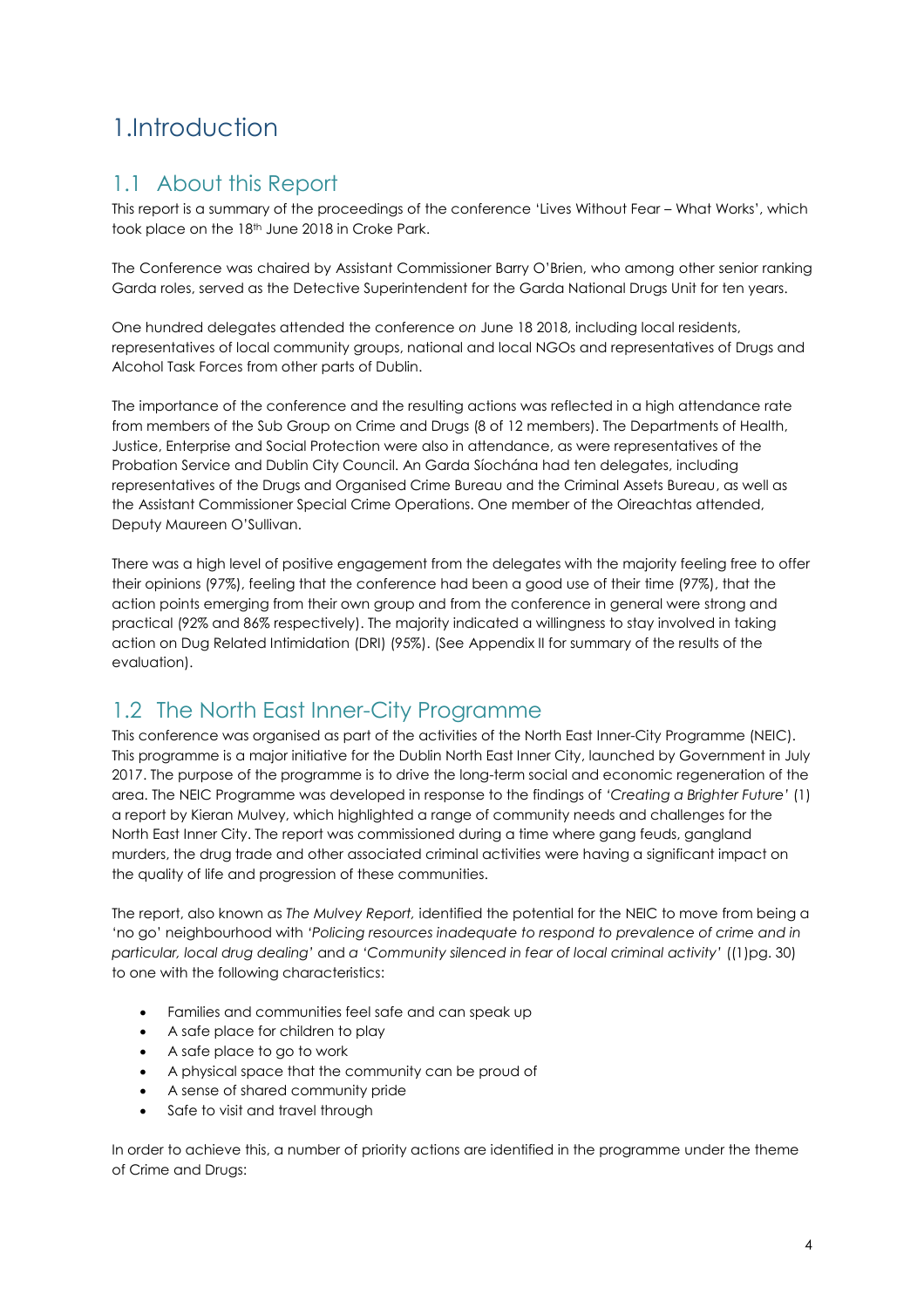Firstly, generally, *'Better and more visible policing with an emphasis on community policing needs to be key feature in the Plan. It must be "safe" to lead; it must be "safe" to live, work, learn and play in the community'* (1) *pg. 25*. The specific actions to achieve this (overseen by a subgroup on Crime and Drugs) are:

- "Increase the levels of visible and consistent policing presence in the community with a strong focus on community policing to counter local intimidation and open drug dealing
- A discrete programme of events and activities to build community cohesion to tackle intimidation and make it safe for the community to 'speak out and lead '
- A public awareness campaign undertaken in the North East Inner City to promote the DRI Reporting programme" (1) pg. 31.

As well as the Crime and Drugs sub-group of the NEIC Programme, there are three other sub-groups:

- **Education and Training**
- Family, Children and Youth Services
- Physical Infrastructure

The aim is that these sub-groups work cohesively to improve life in the North East Inner City. The work of the programme as a whole is chaired by independent chairperson Michael Stone.

(See Appendix I for remit of each of the subgroups.)

## <span id="page-4-0"></span>2 Highlights of Conference Presentations and Discussions

## <span id="page-4-1"></span>2.1 Overview

The conference included four presentations on the themes of prevalence of DRI, policing challenges and strategies, impact on young people and impact on families. These were presented to all attendees at a plenary session, which was followed by group discussions.

The conference saw presentations by the North Inner-City Drugs and Alcohol Task Force, An Garda Síochána, The National Family Support Network and Citywide. 'Uncut Diamonds' a community drama group from the area, presented a short piece depicting the impact on an older couple of DRI and debt. Key insights from the presentations are detailed in this section.

## <span id="page-4-2"></span>2.2 Presentation One: Context Setting

#### **Chief Superintendent Sean Ward, Chairperson Sub Group 1 Crime and Drugs, 9.30am**

The first presentation, given by Chief Superintendent Ward, Chairperson of Sub Group 1 on Crime and Drugs, set the context for the day's proceedings against the Mulvey report and specifically the role of Sub Group 1.

*'This is not a talking shop'. Chief Superintendent Sean Ward*

Chief Superintendent Ward gave an update on some of the key developments which have happened under the auspices of the subgroup including:

- The development of Fitzgibbon Street Garda Station, which will be reopened towards the end of 2019, which includes the recruitment of an additional 50 Gardaí for the area
- The installation of an additional 13 CCTV cameras in strategic locations around the community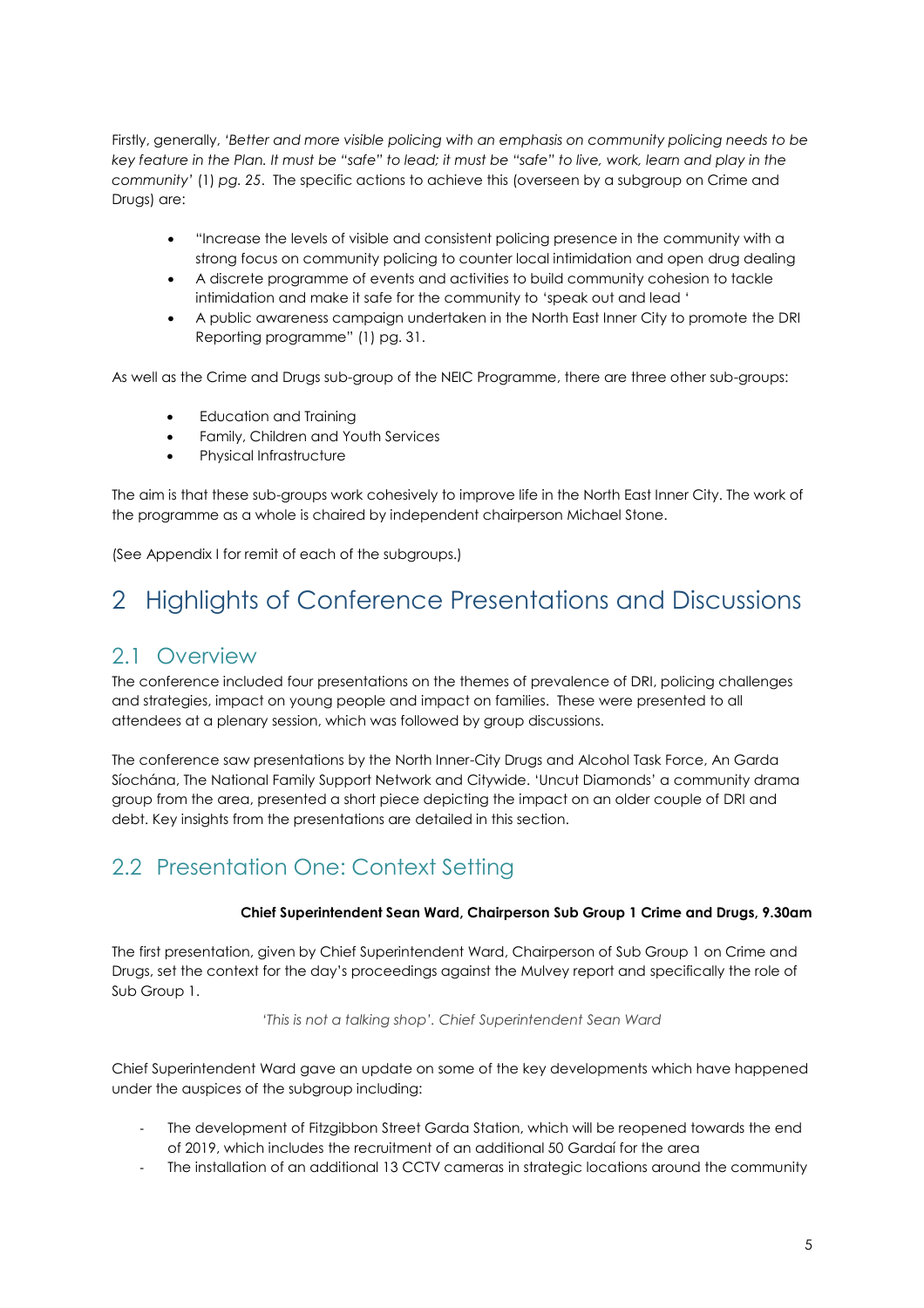- The commissioning of a community support vehicle to allow people living in the NEIC an additional access point for the Gardaí, to give them an alternative access point than Garda stations only
- Additional mountain bikes being acquired to enhance the policing service to the NEIC community
- Enhanced outreach to young people through engagement with existing youth services: this means Gardaí working in a variety of ways with local youth recreational services, including boxing and football clubs, to support improved understanding and relationships between Gardaí, local youth and those who support them. Examples of this include supporting a boxing tournament through provision of resources and practical hands-on support by Gardaí

He also noted how the Divisional Drugs Unit and Assets Profile Unit worked together to target local drug dealers, in addition to the introduction of a new training programme for Gardaí to increase their understanding of the issues in the community. He highlighted that a new Community Policing Plan will be designed with the community and asked that people come forward with ideas.

Chief Superintendent Ward concluded by focusing everyone's attention on action, highlighting that a report including timelines, resources and accountability mechanisms would be produced arising from the conference.

## <span id="page-5-0"></span>2.3 Presentation Two: Trends and Behaviours Survey – Violence, Intimidation and Threats 2018

#### **Mel Mac Giobúin, North Inner-City Drug and Alcohol Task Force (NICDATF), 10am**

The second presentation, by Mr. Mac Giobúin, highlighted findings from research on experiences of DRI in the North Inner City. The research was undertaken by the North Inner-City Drug and Alcohol Task Force in 2018, which involved twenty local groups affiliated to the NICDATF as survey participants. The results of the survey were compared to results of similar research undertaken in 2013.

The research showed a considerable increase in the numbers of people involved in the projects within the NICDATF catchment area (from 501 to 1,359), which was welcome. He highlighted that when this issue was first raised in 2011 very few people were prepared to talk about it.

> 'Seven years ago, nobody was really willing to talk about this issue at all' Mel Mac Giobúin

The research sought to understand the level of concern about violence among those accessing local support services. It found a significant level of increase in those who expressed concerns about violence, from 18% - 29%. Over half (54%) of those expressing concern were from the NEIC area<sup>1</sup>.

The age profile of those affected by DRI is getting younger. In the North Inner-City area, the age group most affected was 21- 25-year olds, whereas in 2013, it was 26- 44 year olds. In the NEIC area this is younger again, with 16-21-year olds most affected. There is also concern among people over the age of 55 in the NEIC (16% of those affected versus 7% of the same age group in the wider population).

The research also documented some details about where drug-related intimidation happens. While violence, intimidation and threats take place in a wide variety of settings the most common location was on the streets (19%) or at home (17%), with one third of the latter occurring at a homeless hostel or other homeless accommodation setting. Of the negative impacts reported, mental health was the most common (13%) with respondents reporting high levels of anxiety, stress and fear among their

l

<sup>1</sup> The North Inner-City Drug and Alcohol Task Force has a wider catchment area than the NEIC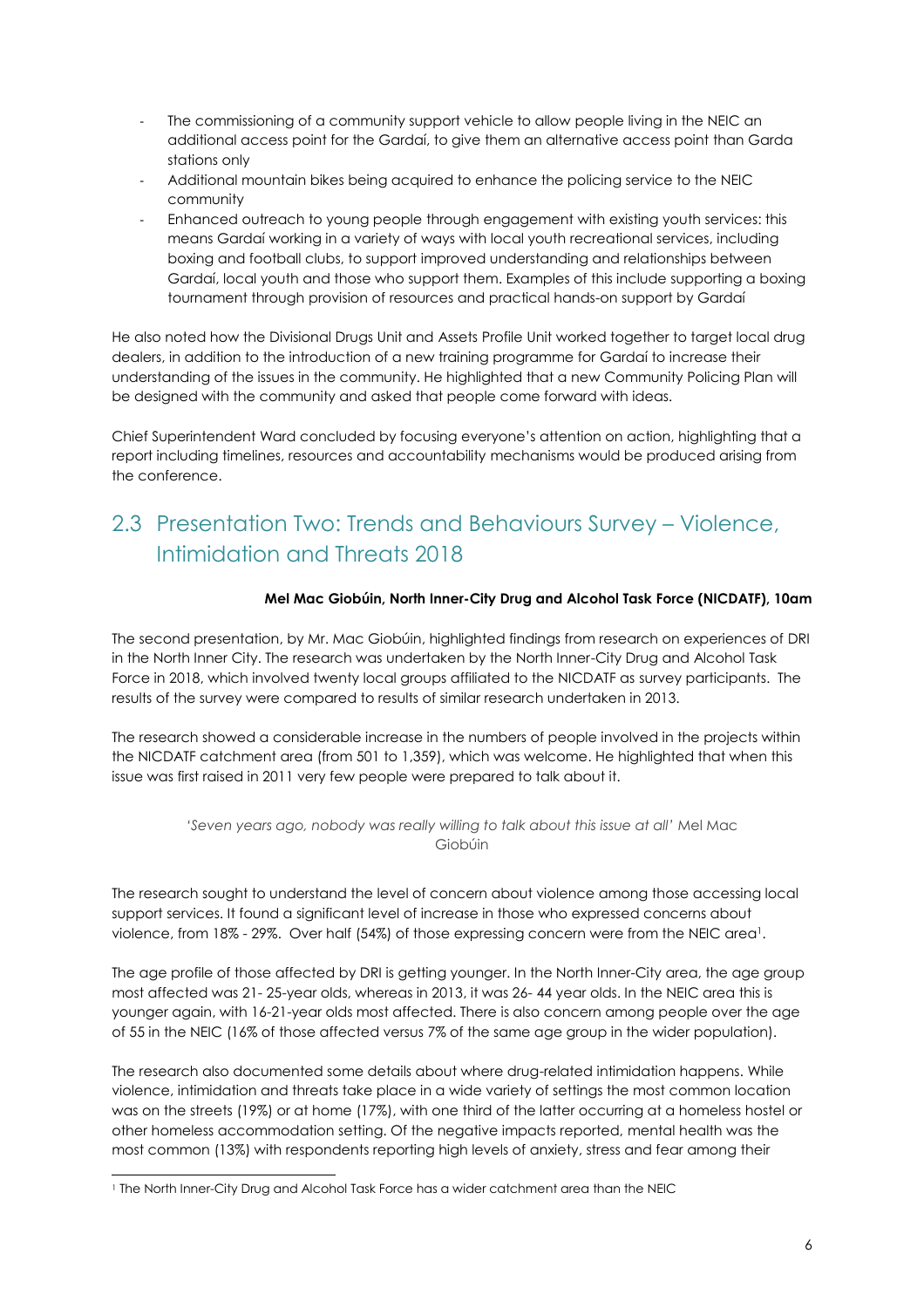service users. While verbal abuse was the most common form of intimidation (11%), specific threats of injury were frequently reported (10%). The violence, intimidation and threats are most often directed at a family member (48%) or the drug user directly (28%) – this has remained the same since the previous research in 2015).

He also noted that while talking about research in the abstract, it was important to acknowledge the lived experience of families affected by feud-related fatalities and the deep impact this has on the whole community.

Of particular note, individuals and groups in the NEIC are significantly less likely to report a concern to Gardaí than those in the wider NICDATF area (38% compared to 18%).

**Conclusion:** DRI is on the rise, and a disproportionate number of people in the NEIC are affected. In the NEIC the age profile of those affected is lower than the wider catchment area and people are less likely to report their concerns to the Gardaí.

## <span id="page-6-0"></span>2.4 Presentation Three: DRI (DRI)

 $\overline{a}$ 

#### **Inspector Seamus Dalton, An Garda Síochána, 10.00am**

The third presentation examined some of the key challenges to policing DRI in the division and specifically in the NEIC. These include the challenges of people reporting on those from within their own community, the challenges posed by the subtle nature of intimidation and efforts to improve community relations and trust in AGS.

Inspector Seamus Dalton, a nominated Inspector from the Drug Intimidation Reporting Programme<sup>2</sup> set out the context for policing in the area. He spoke of how, since the heroin epidemic in the North Inner City in the late 1970's, drugs and drug culture have become normalised. He highlighted how the drug user and drug supplier come from the same community, this poses a huge challenge for individuals who do not want to report on members of their own family or community and for policing.

> *'It is very hard to come forward – you might be giving evidence against someone who lives right beside you, a friend, someone from your family' Inspector Dalton*

He highlighted how intimidation can be very subtle. A physical presence outside someone's house, without even a word spoken, can send a very clear message to someone who is being intimidated, but noted that such behaviours are very challenging to police.

He also described how the North Central Division which includes the NEIC has the *"largest percentage of foreign nationals per capita",* with high drug use among this community, and a degree of internal community intimidation. He noted how a certain portion of 'foreign nationals' may have a mistrust of police, which can result in low levels of engagement with police by people from new communities. This low level of engagement is compounded at times by language barriers and, on occasion, concerns about immigration status.

He also highlighted the gendered nature of the impact of DRI, with female relatives being to the fore in terms of reporting and seeking Garda support around intimidation. He described the anxiety among women about how best to handle a threat. He described their sense of obligation that the debt has to be paid, and their fear that if they pay the debt over 'too quickly' the intimidation won't stop. He also described the impact of the Hutch-Kinahan feud $^3$ , and how names from within the feud are used by those involved in intimidation to heighten the threat.

<sup>2</sup> The Garda National Drugs Unit and the National Family Support Network have developed *'*the Drug Related Intimidation Reporting Programme' to respond to the needs of drug users and family members experiencing drug related intimidation.

<sup>&</sup>lt;sup>3</sup> A drug related criminal feud which has been in the public domain since 2015 and has resulted in several fatalities.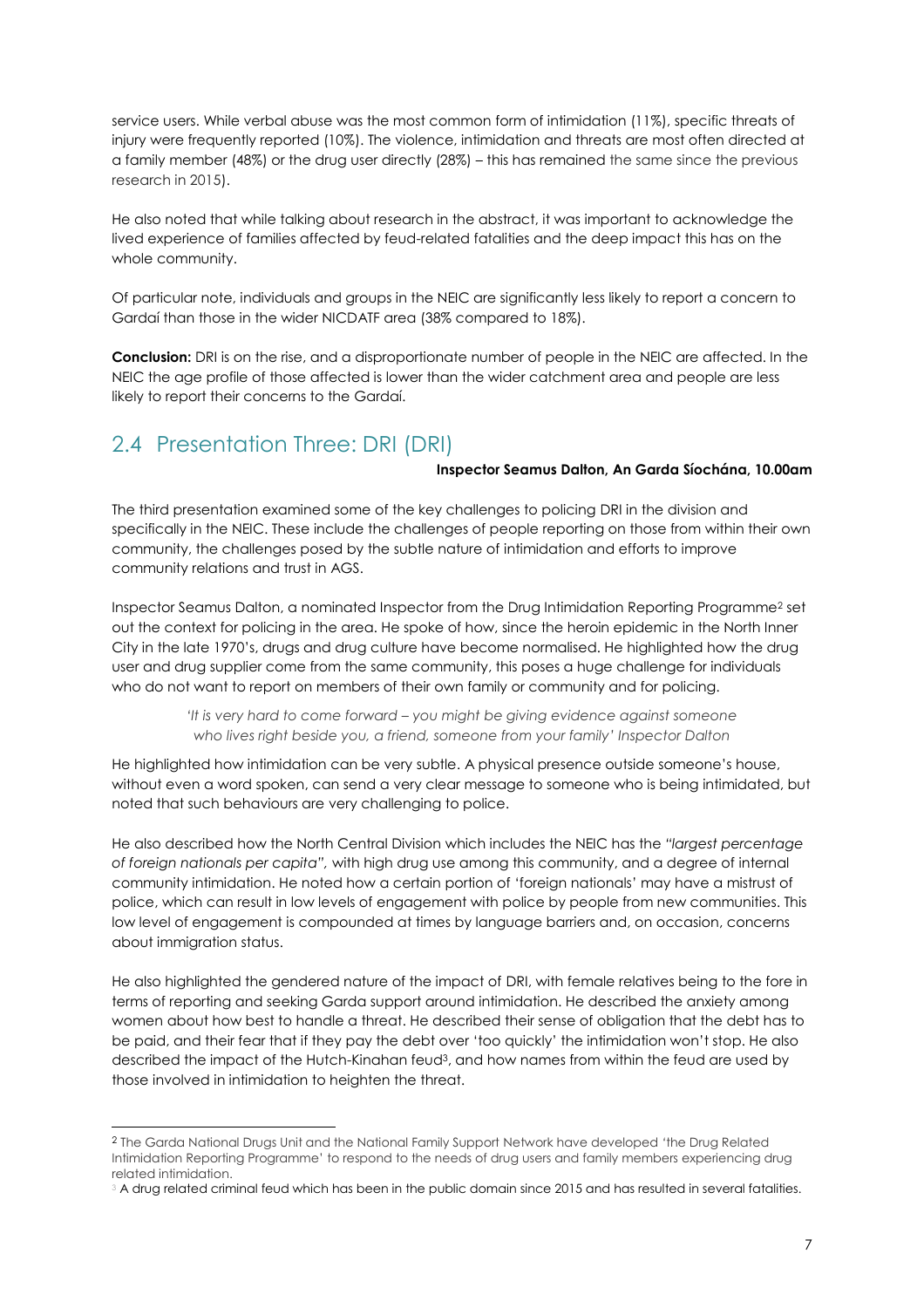He described the Garda response to increasing levels of intimidation in recent years, which has included increasing the capacity of the Divisional Drugs Unit to two Sergeants and 18 Gardaí, highlighting that as the force increases in size, more resources are going into community policing. Increased and more visible community policing is an agreed action specific to tackling DRI in the Mulvey report. He also noted the development of a separate drugs-focused unit for the North City Centre Shopping District and the introduction of a Small Area Policing / Community Policing strategy. This was developed in response to an issue which was identified a number of years ago whereby O'Connell Street and its environs were being used for open drugs use, sale and supply and had high levels of general anti-social behaviour. In response, a small group of plain clothes Gardaī are tasked with patrolling these areas on a daily basis to deal with drug-related crimes. He noted that they have had a significant impact in dealing with the drugs problems in the area and continue to do so.

As a response to these issues AGS have: initiated the organisation of Youth Programmes and Schools Awareness; the recruitment of people of differing nationalities into An Garda Síochána and utilising foreign language speaking Garda; providing security advice to individuals who bring concerns forward and assisting them in the complaints process; reassuring individuals and groups about the confidential nature of the information provided during the complaint process.

He specifically highlighted the importance of confidential relationships with the NGOs, and work to ensure that they feel more willing to bring information to forward. Among the initiatives currently underway are:

- Liaising with North Inner-City Drug and Alcohol Task Force
- Liaising with other State agencies regarding the welfare of vulnerable children, whereby the Gardai, through the Juvenile Liaison Officer scheme working closely with the local youth projects to support young people arrested for drug related activity to steer clear of the Juvenile Justice System. Additionally, all investigations involving vulnerable children are referred to Túsla in effort to highlight the issues being experienced by the child.
- Providing clear procedural guidelines for AGS to deal with drug related threats
- Liaising with NGO's to assist AGS to foster relations within the communities

**Conclusion:** The policing of DRI presents various challenges including people's fears of reporting, the challenges of policing nonverbal threats and the impact of the on-going feud in the community. The importance of confidential relationships with NGOs and proactive community trust building activities was stressed.

## <span id="page-7-0"></span>2.5 Presentation Four: Resourcing the change - The National Family Support Network

#### **Aoife Frances, The National Family Support Network, 10.15 am**

Aoife Frances from the National Family Support Network (NFSN) presented an overview of their key research and policy developments in recent years relevant to DRI, starting with the original research on this issue that the NFSN undertook in 2008. She described the work of the DRI Programme run by AGS and the NFSN and noted key points of progress in policy development in relation to tackling intimidation. She concluded by advocating for increased resources for community organisations, drug users and their families and a public awareness campaign.

The NFSN reported that they first sought to formally address this issue in 2007/2008, when they raised concerns about drug-related intimidation with the National Drug Strategy (NDS) team. Arising from this, then Detective Superintendent Barry O'Brien (Garda National Drugs unit), who was on the NDS team met with senior members of AGS and representatives from Criminal Assets Bureau, forensics and family support workers, from which it was agreed to conduct research on the prevalence of the issue.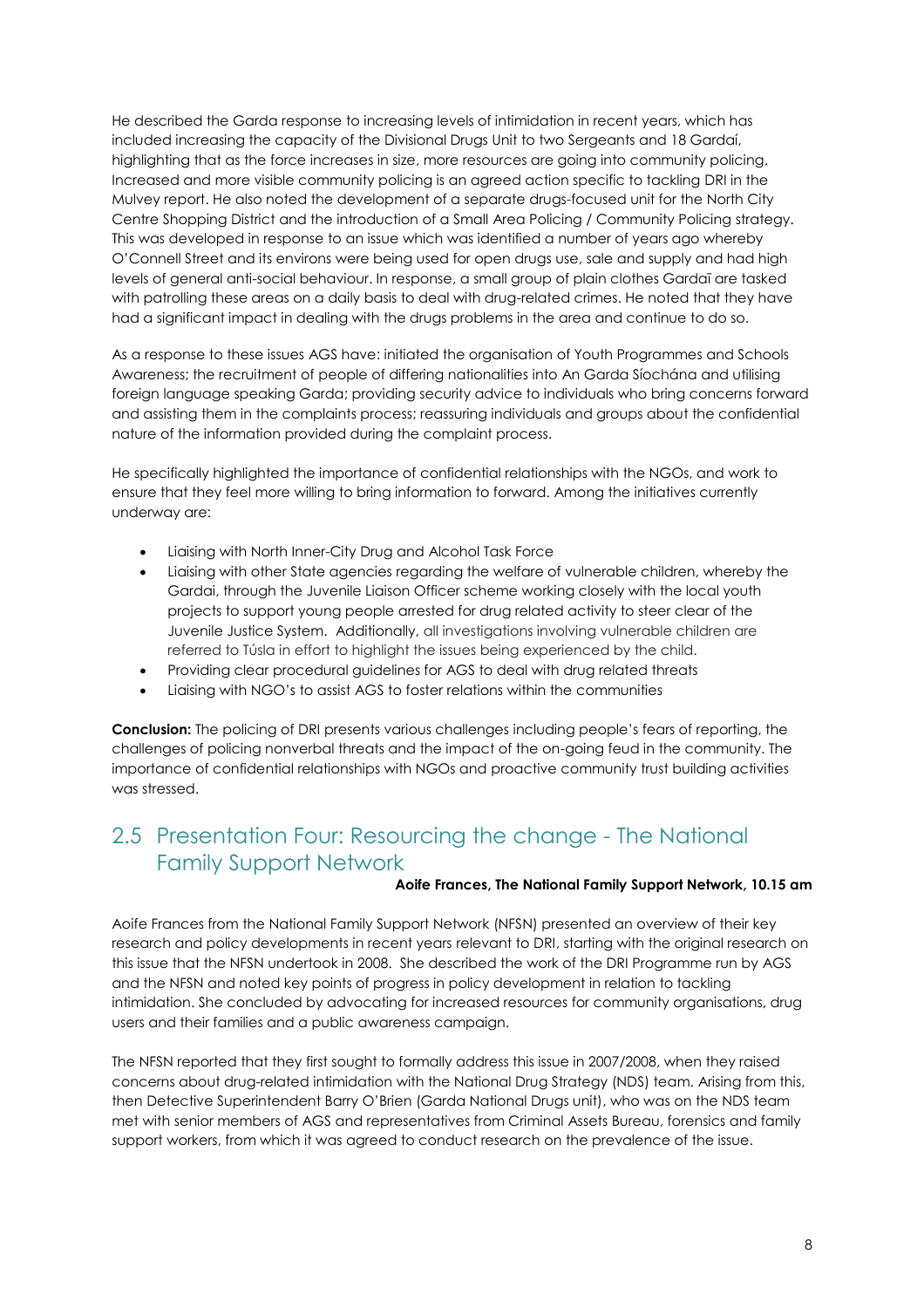This research was conducted in 2008 and published in 2009. Fifty family support services participated, including two services in the NEIC area. The research revealed that forty-four of the fifty services had worked with families experiencing DRI. In 30% of cases the crime originated from a debt worth €500 or less. As echoed in other presentations the majority of family members contacting services about intimidation were mothers. The average largest debt known to respondents was between €10,000- €20,000. In terms of the type of intimidation reported 78% of took the form of verbal threats, 66% involved physical violence, 66% involved damage to the victim's home or property and 14% of respondents reported sexual violence or threat of sexual violence. While follow up research has not been conducted, the NFSN report continuing high levels of concern among their service users.

#### *"Last year DRI made up a third of the phone calls we got to our national helpline"*  Aoife Frances.

The research highlighted the problems of reporting, with families too fearful to report to the Gardaí. This was compounded by a feeling that the authorities were powerless, and an underlying mistrust in the Gardaí among certain communities or families. The cyclical nature of intimidation, where drug users are caught in a cycle of addiction and intimidation was also raised, as was concern about the involvement of younger children. The research revealed that DRI wasn't just an issue for inner city areas but was reported by network members throughout the country.

The NFSN then highlighted the interim National Drug Strategy 2009- 2016 which at Action 5 commits to: '*develop a framework to provide an appropriate response to the issue of drug-related intimidation in the community'.* The NFSN and Garda National Drug Unit were tasked with this action and developed a joint programme. Under the DRI Programme, Inspectors, who are selected by the Garda Commissioner for this particular role, liaise directly with the relevant Superintendent in relation to cases of drug-related intimidation that are reported to them. Family members can meet with an Inspector informally and the Gardaí will provide practical safety information and advice in relation to particular threats or instances of intimidation. They also provide information on appropriate drug support services for the individual in the family who is accruing drug debts, and outline how to make a formal complaint, including what is involved, what happens afterwards and possible outcomes. She noted how it is the decision of the person being intimidated if they want to make a formal complaint. She highlighted that if a person wishes to meet with the Inspector but are apprehensive about being seen entering a Garda station or meeting a Garda in uniform, they may request to meet the Inspector in a neutral venue with the Inspector in plain clothes. She explained that the list of designated Inspectors is available on fsn.ie and garda.ie, and noted that Inspector Seamus Dalton was one such designated Inspector.

The pilot of the reporting programme began in 2011, with the identification of Inspectors and a subsequent launch of the programme later that year. The pilot reporting programme was reviewed in 2012, and NFSN produced a leaflet and online video as well as a policy and training programme.

The NFSN '*Responding to Intimidation Policy & Training Seminar'* provides services and workers with a good practice guide to responding to disclosures of intimidation. The aim is that services will be enabled to provide consistent response to family members and service users, by increasing the confidence of services and workers in their ability to respond to the issue. NFSN have trained over 650 workers to date and provide the training to workers and volunteers free of charge on request.

There have been many interventions relating to DRI in the North Inner City over the last number of years which were organized by the voluntary and community sector; the pilot of the reporting Programme began in 2011, with the identification of Inspectors and a subsequent launch of the Programme later that year. In 2012, the *`Citywide Policy Document`* committed Citywide to pursuing concrete proposals for a co-ordinated, the pilot programme reporting programme was reviewed, and a leaflet and online video were produced by NFSN as well as the NFSN policy and training programme. In 2013 Citywide published research by Johnny Connolly *('Demanding Money With Menace')* again outlining the issue and complexities of drug related intimidation.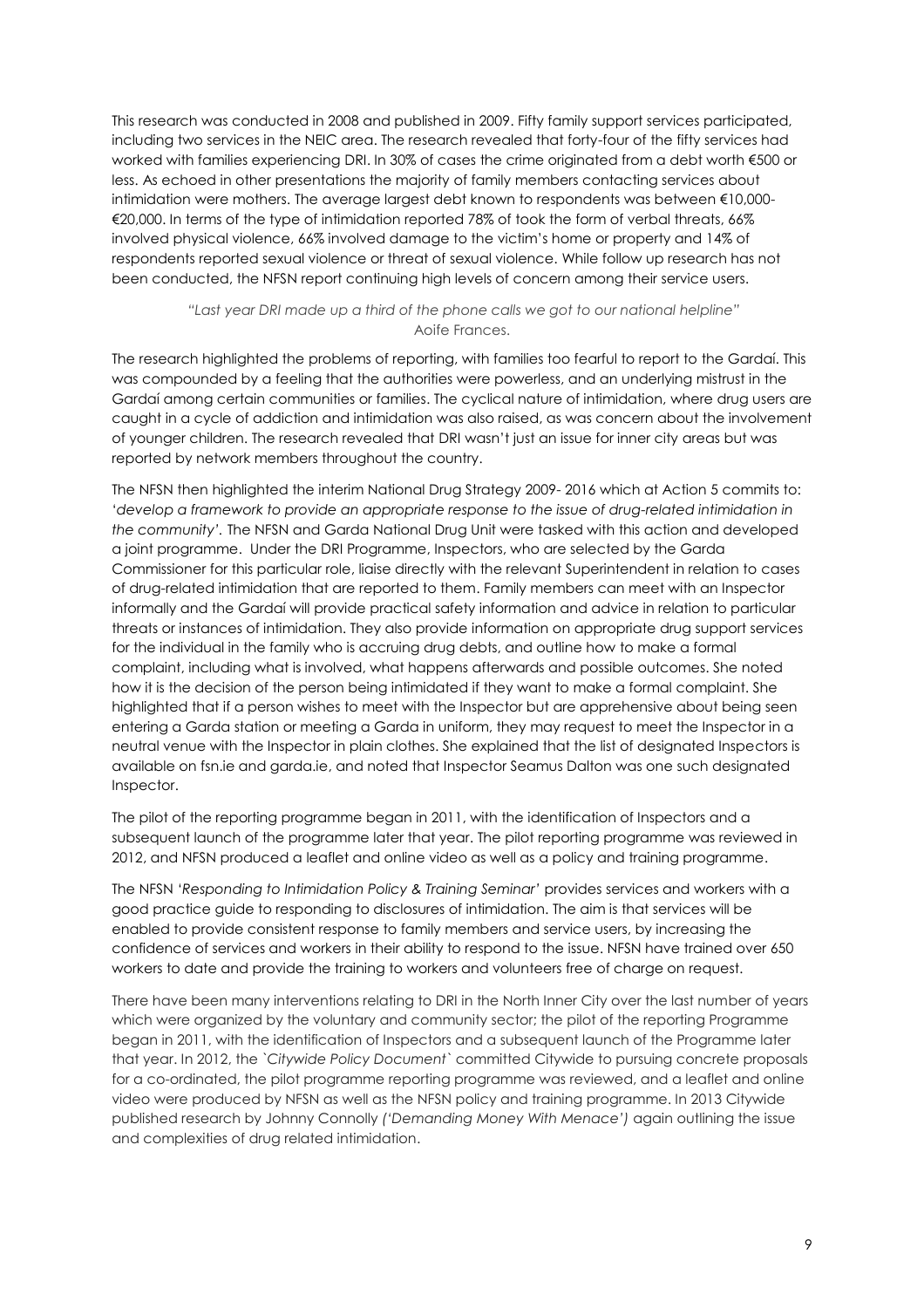In 2015, a seminar which brought together nominated Inspectors, family support facilitators and the Drugs and Organised Crime Bureau was organised by NFSN. The NEIC Taskforce was established by An Taoiseach the following year. NFSN met with Kieran Mulvey in 2016 and advocated that DRI be included in his report, it subsequently was noted as a key issue. NFSN have been lobbying the Programme Implementation Board for a focus on DRI since the launch of the report.

An evaluation of the NFSN element of the programme is currently being conducted by University College Cork and will be completed by end August 2018. It will assess how those working with family members feel the training equips them to work with people experiencing DRI. It will also examine how the reporting system works on the ground including identifying any blocks, gaps and opportunities for improvement. AGS are undertaking their own review of their elements of the programme and it is expected that this will be completed by September 2019.

The NFSN then outlined other ongoing work they were doing in relation to DRI, including on-going dialogue and review with the 28 nominated Inspectors and with the Drugs and Organised Crime Bureau and presenting to the Garda Training College in Templemore. The NFSN are also working with the Health Research Board, with input from The European Monitoring Centre for Drugs and Drug Addiction on new research to develop indicators to measure the prevalence of DRI.

**Conclusion**; In conclusion the NFSN set out their vision for the future and a call for 'no more talking shops' on the issue, identifying that this process needs meaningful involvement from the community. They highlighted that the community and voluntary sector have been active on the issue of DRI for years however their budgets are limited and constantly slashed. They highlighted that the Mulvey report signalled resources and that this is needed, alongside meaningful community involvement, for change to happen. The NFSN asserted that they are calling for a dedicated worker, with a dedicated service focussed on DRI to be established in the NEIC. This position could enable community liaison, coordinate family support, provide a safe space for families and people who use drugs and those who are affected by the issue. She stressed how families need a neutral safe space in order to feel secure in talking about DRI. They also advocated for a public awareness campaign on DRI, and increased services for people who use drugs and for their families, and ongoing support to the organisations that support families through intimidation. The NFSN called on community members and families in the audience to use their voices to demand meaningful and resourced change.

> *'We need a resourced commitment for change, we need a dedicated service, a dedicated worker and a clear public campaign; we need the resources that the Mulvey report promised' Aoife Frances*

## <span id="page-9-0"></span>2.6 Presentation Five: DRI and Young People

#### **Anna Quigley, Coordinator, Citywide, 10.15 am**

Anna Quigley from Citywide focused on the impact of DRI on young people. She referred to a national audit of drug-related intimidation carried out by Citywide and the Health Research Board in 2016 and focused specifically on its findings in relation to children involved either as victims or perpetrators of intimidation. She also spoke about the specific impact of gangland feuds on children and young people. She concluded with recommendations on the most effective interventions to divert young people from drug related activity.

Presenting the findings of the Citywide/HRB intimidation audit, Ms Quigley reported that 19% of incidents of intimidation documented involved children aged 9 to 17 as victims of intimidation, and 10% of incidents involved children (aged 15 to 17) as perpetrators. The interplay between drug debt and drug intimidation is particularly striking, with the same young people being both victims and perpetrators of intimidation.

*'The same young person who is acting tough in one situation, is the one who is terrified in another.' Anna Quigley*

The research found how debts are run up through recreational drug use, resulting in significant anxiety and mental health problems. Schools can often be the setting for intimidation, with a challenge being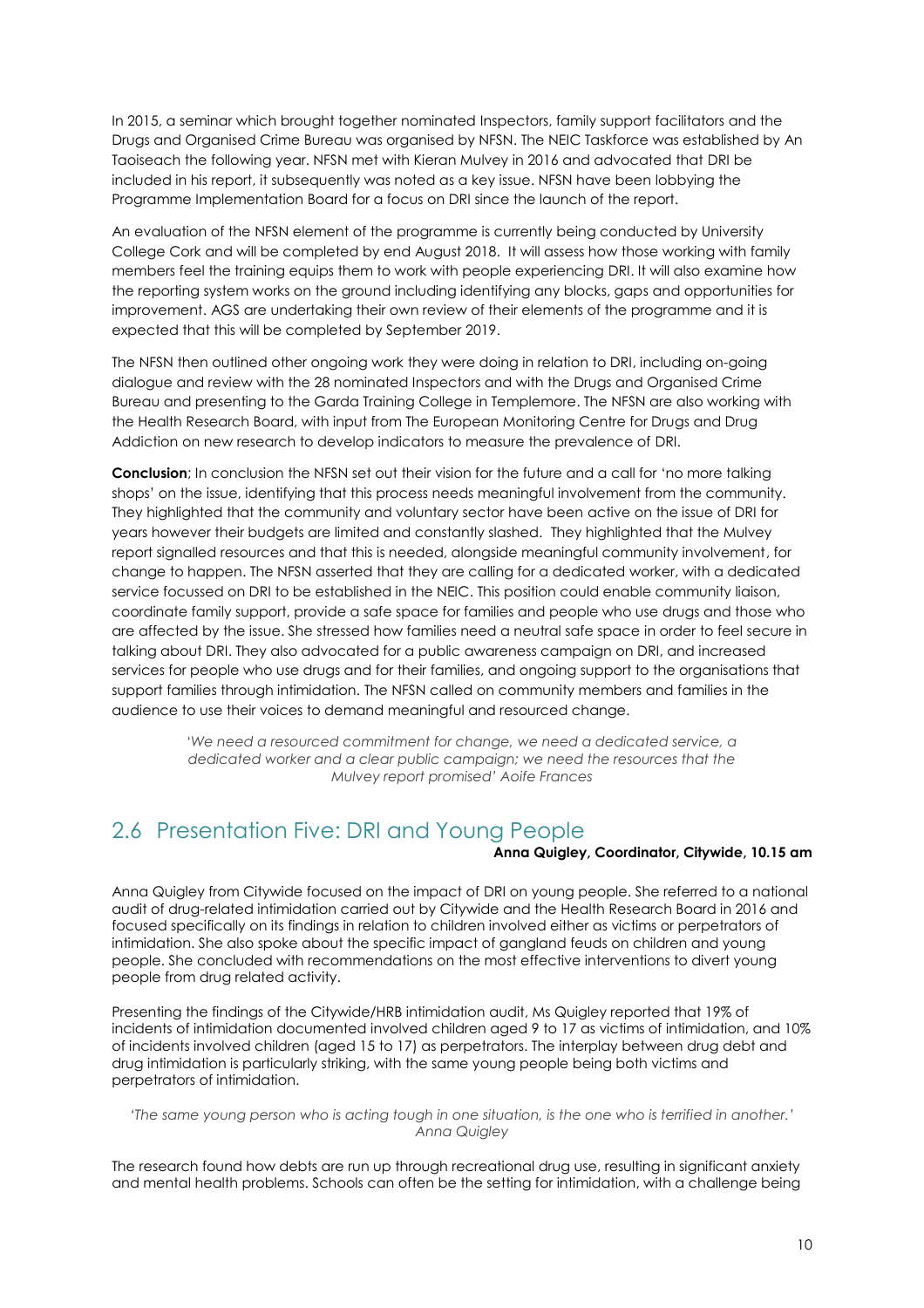that it is addressed as bullying and not specifically as drug-related intimidation. The threats can lead to withdrawal from school for the victim, pushing them further into disadvantage. Echoing the input of AGS, she highlighted that the responsibility for debts is often taken on by mothers, but that the issue of drug use, let alone drug debt, often only becomes known to the young person's family when a threat is made.

#### *'Mothers often only find out in the worst possible way – with someone banging down their door' Anna Quigley*

Among the knock-on effects of intimidation can be young people paying off the debt by holding or carrying drugs. The research noted how what is initial low-level involvement in illegal drug use can progress to more serious involvement in criminal activity e.g. from drug use to possession for supply as in the example above. The importance of intervention while young people have low-level involvement was stressed.

Citywide also presented some findings from the report by the School of Law, University of Limerick (UL), supported by the Department of Children and Youth Affairs (2016) *Lifting the Lid on Greentown – Why*  we should be concerned about the influence criminal networks have on children's offending *behaviour in Ireland*. This study examined the context of children who engage in serious offending behaviour and participate in criminal networks. Using a case study design, it first identified and then examined the behaviour of a criminal network operating in a Garda Sub-District in Ireland in 2010–2011. The Garda Sub-District was given the pseudonym 'Greentown'.

The research, based on a district that had an 'active crime network', essentially a gang structured around family and kinship, shows that there appears to be different life experiences for children in the family/kinship group and the "associate" group, with children who are close to the family/kinship group being relatively well looked after or 'protected', while associate children are more vulnerable due to chaotic and difficult backgrounds. The culture of the gang can appear more attractive to young people than the culture of the "system" (e.g. schools and state institutions).

*'The young people don't believe in the system, they don't trust the system, they see the difference between the opportunities that are there for them and those that are available to other people. The people that have authority over them - Gardaí, teachers, social workers – tend to be people from outside, whereas the power structures in the gang are people from their own community.' Anna Quigley*

A further study, the 'National Prevalence study', was carried out by the Greentown team to identify whether the findings from Greentown extend beyond that area. It found that the profiles of children described in the Greentown study appear to resonate in many other communities across Ireland. Citywide highlighted that addressing this issue young person by young person is of limited impact, and sustained, long-term planning and intervention is needed. In December 2017, €1.2 million was allocated by the Dept of Children and Youth Affairs to fund a new intervention programme to help children escape the influence of criminal networks, with more detailed design work being carried out as part of the ongoing work arising from the Greentown project. Citywide noted that the criteria for allocation of this funding have not been developed yet and there will be a national tendering process based on those criteria.

In terms of developing a response, there are some interesting points from the Greentown Programme that are relevant for the NEIC. As part of the report, a model has been outlined that would address this issue on a more systematic level, called the 'Greentown Model'. Citywide stressed that the Greentown Model is based on having four mutually supporting pillars and it cannot be reduced to individual pillars, they are as follows:

- Disrupting the network make children less attractive to gangs and make gangs less attractive to children
- Community efficacy gain community trust and confidence, with community at centre of design and development
- Pro-social opportunity structure the gang offers expectations and opportunities how can we match that for young people and for target group?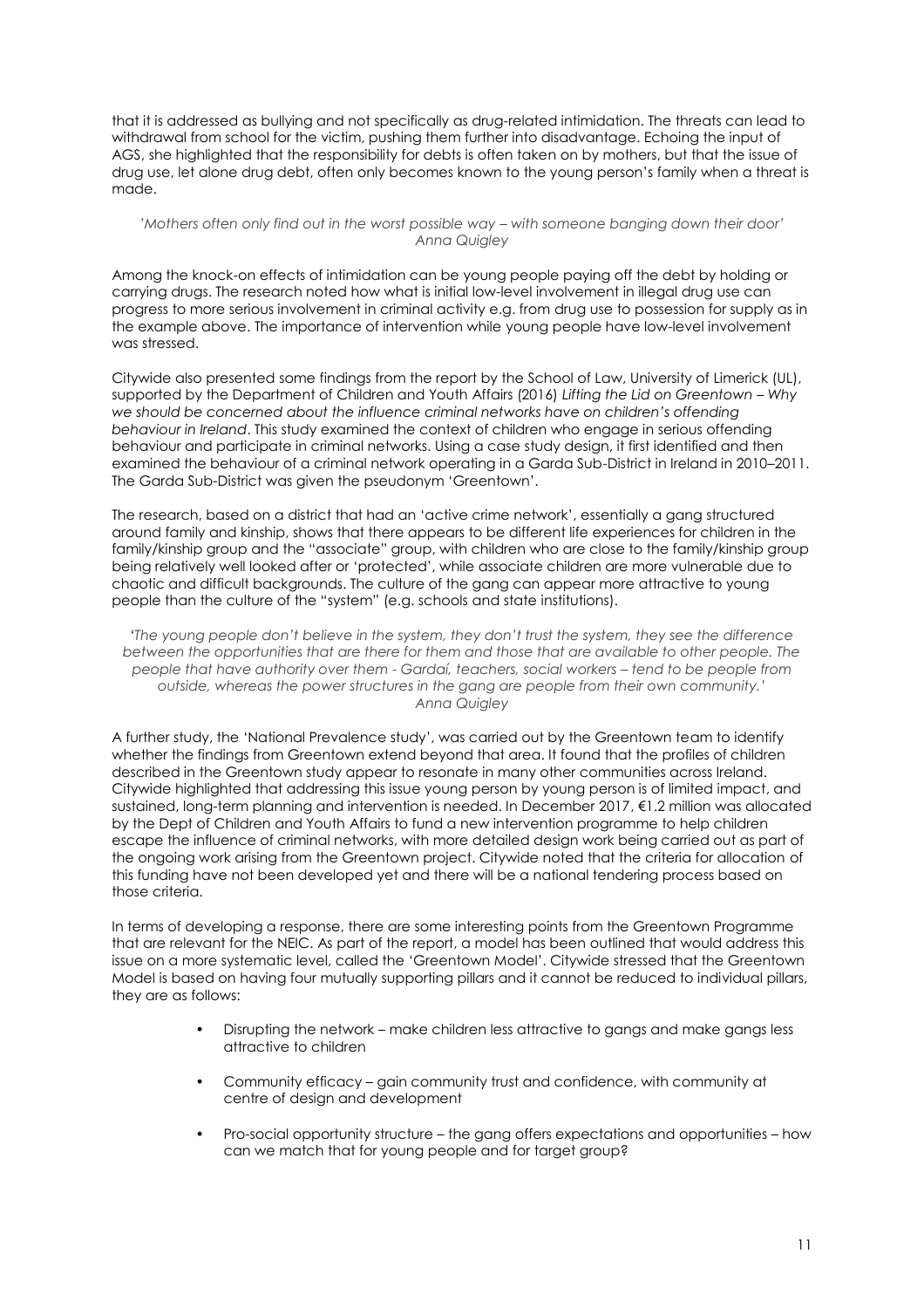• Child self-determination – aim is that a young person does not feel under the control of the criminal network

Citywide noted that a programme outline under each pillar is now being worked on through the Greentown Programme, but stated it is crucial that the detailed design for the implementation of the intervention programme is carried out in partnership with the community where the intervention is to happen.

Citywide also referred to two other pieces of work relevant to young people and drug-related intimidation. As follow up to its 2016 audit, Citywide is engaged in research to look at the experience of youth services and community drug projects who are engaging with young people involved in, or at risk of becoming involved in, the illegal drugs trade. A report on the findings will be completed soon.

The Health Research Board (HRB) carried out an international evidence review on responses to drugrelated intimidation to inform the development of the National Drugs Strategy and is now involved in work to develop the evidence base in Ireland.

Citywide described an innovative approach that was developed in the North Inner City by Young People at Risk (YPAR) for engaging with young people. The approach involves a comprehensive wraparound programme with interagency collaboration focused on young person's needs and engaging with community and family. The approach is now mainstreamed as part of Meitheal, a Túsla interagency programme for supporting at-risk children and young people. Citywide noted a concern that community-led models that are mainstreamed into state services in Ireland tend to become less flexible and responsive.

**Conclusion:** Citywide concluded with a series of recommendations

- Engage with young people who have been involved in gangs about their experience and the "desistance" process and gain an understanding of how it works. She noted key moments in the journey out of gangs as noted in the HRB Evidence Review including: first doubts, anticipating alternatives, turning points, ex-role, and belonging somewhere else.
- Address the mismatch between expectations and opportunities that young people have in relation to status and income – this needs real structural changes as well as providing individual opportunities
- The potential for strong messages, voiced by the community itself saying that it is not acceptable to recruit children into criminal gangs is important. However, it has to be recognised that the local community don't necessarily trust statutory agencies to support them if they a take a leadership role.
- Have a specific focus on educating people about drug debt amongst young people. There is a lack of awareness in schools, families and the wider community and, in particular, among young people themselves about how quickly debt runs up.
- Recognise the crucial role of positive, supportive and consistent relationships in young people's lives. There is substantial evidence that an adult who is a consistent supportive presence in a young person's life can make a significant difference. Our current mechanisms for monitoring and reporting on the efficacy of projects that work with young people doesn't take this into account and appropriate systems need to be developed.
- Do not have any more short-term "pilot" programmes, invest in sustained and long-term planning and intervention.

## <span id="page-11-0"></span>2.7 Uncut Diamonds

The drama group Uncut Diamonds presented an extract from Under Pressure, a devised play about a family, their community and how they respond to the threat of violence in relation to their son's drug debts.

The performance had a very strong impact on the delegates, with a number of delegates (e.g. conference attendees) voicing their own experiences immediately after the performance, and others reflecting on how much the performance impacted their understanding of the reality of drug-related intimidation. It was a salient reminder of the importance of giving voice to people's lived experiences at events where policy and action are being decided.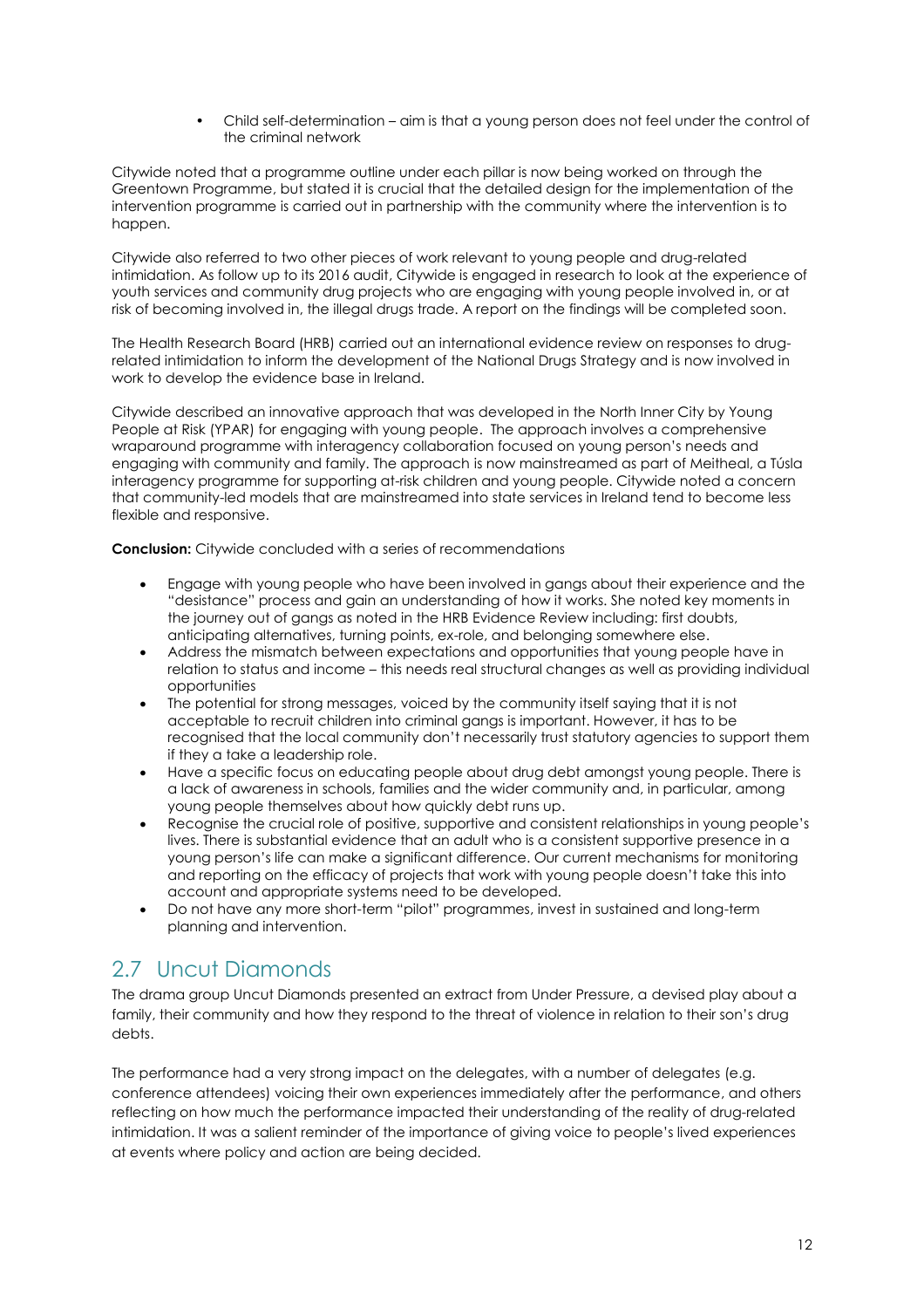*'What happened to me was much worse. They came looking for ten grand, and my 13-year-old granddaughter was upstairs and heard everything. If I'd be younger I would've told them exactly what I thought, but I was terrified.' Delegate*

*'I had a €6000 debt, and they wanted me to carry a gun for them, I am in recovery now, but I'm up for the charge on Tuesday and I'm terrified'. Delegate*

*'People are terrified, terrified to talk to the Gardaí - but they should, they can give safety advice'. Delegate*

*'We were really struck by the drama and what that opened up for people in the room - we need to get the voices of people heard and try to make the fear go away.' Delegate*

## <span id="page-12-0"></span>2.8 Summary of presentations

DRI is increasingly reported as an issue among local services. In the NEIC it affects over half those who interact with local support groups, but the community are much less likely to engage with the Gardaí than those in the wider area. The age profile of those affected is getting younger, and this is starkest in the NEIC, with additionally a high proportion of over 55s affected. People in the NEIC affected by DRI are substantially less likely to report intimidation to the Gardaí than those in the wider North Inner-City area.

The challenges of policing stem from a number of factors. Drug use, drug selling and DRI all happen within very tight contexts, within the same community and sometimes within the same family, making people fearful of, and conflicted about, coming forward. Intimidation can be very subtle, often without an overt verbal threat, which makes it challenging to police. There is also the challenge of a lack of community trust in authority and this is seen in particular among new communities.

A national audit has shown that children as young as nine have been caught up in DRI, with those as young as 15 perpetrating intimidation. Young people can be both user and 'intimidator' at the same time, caught in the cycle of intimidation before they even realize they have a drug dependency issue. The existence of criminal gangs in a community poses an additional challenge. Meaningful alternatives which fulfil the natural desire for status and income need to be available to young people in the area, as well as programmes that intervene when people are caught up in the cycle. More proactive engagement from a primary school level onwards as well as comprehensive supports for young people and their families who are caught up in the drug culture are needed.

The National Drugs Strategy has seen the development of a reporting system involving designated Inspectors as well as training on Drug Relation Intimidation by the National Family Support Network. The evaluation of this work will be completed before the end of 2018.

As noted during the conference presentations, a number of other actors have a significant role in relation to drug intimidation, including the Health Research Board, and the actors engaged in the delivery of the National Drugs Strategy. Additionally, the issues raised both by presenters and by delegates naturally also have implications beyond the specific remit of Sub Group 1, with particular relevance for Sub Group 2 Education and Training.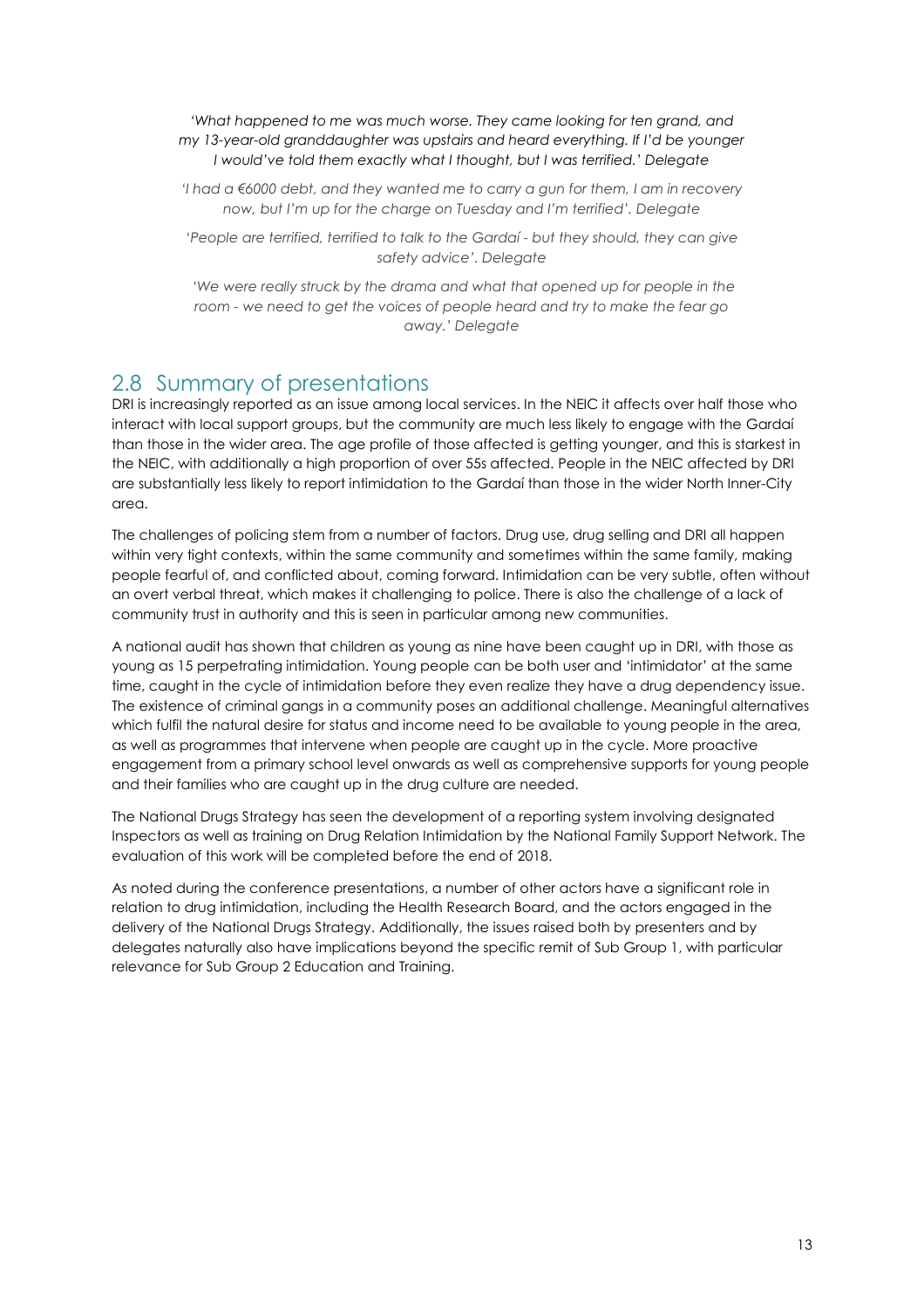# <span id="page-13-0"></span>3 Delegate Recommendations

## <span id="page-13-1"></span>3.1 Overview

The second half of the conference saw all delegates asked to consider the following questions:

- What can be done to reduce DRI?
- What role can statutory agencies play in addressing DRI?
- How can communities help reduce the impact of DRI?

Delegates were assigned tables to ensure that there was a strong mix of representation from different groups and perspectives and asked to report back on three priority actions, including an identification of the agency that should lead on the action.

Additionally, delegates were invited to offer individual written feedback via an evaluation form and a comments box, both of which were anonymous. The responses from these have been incorporated below. Please see Appendix IV for a full transcript of the recommendations from the tables and an analysis of the evaluation forms and comments box forms.

## <span id="page-13-2"></span>3.2 Delegate Recommendations Summary of Themes

A number of key themes emerged from the delegate feedback, which can be grouped as follows:

- A **meaningful public communication strategy**
- **Opportunities and pathways** for young people in order to combat the attraction of drug related activities
- A specific focus on building trust and communication between **AGS and the community**
- **Support** for individuals who are active drug users, and support for their families.
- **Legislative reform** which address issues such as nonverbal threats and the recruitment of children into criminal activities.
- The need for **clear coordination** and a **resourced action plan**

## <span id="page-13-3"></span>3.3 Theme one: Meaningful community communications strategy and ownership over reporting mechanisms

The commitment to a public awareness campaign has already been given in the Mulvey report, and six of the ten tables prioritized this issue. The need to have more input from the people most directly affected by drug addiction and DRI was the most frequently raised issue in the evaluation forms (17 of 51) in response to the question about what issues were not adequately addressed at the conference. The importance of involving the lived experience of people directly affected came through both in the conference presentations, via the verbal responses to the 'Uncut Diamonds' piece and in the feedback from delegates on the issue that was not adequately addressed during the conference as noted above.

Among the key suggestions raised by delegates in relation to a public awareness campaign on DRI were that the campaign should"

- Include clear information for people on how to report DRI, and on the powers of the Gardaí in relation to this
- Include success and survival stories from the community informing the public awareness campaign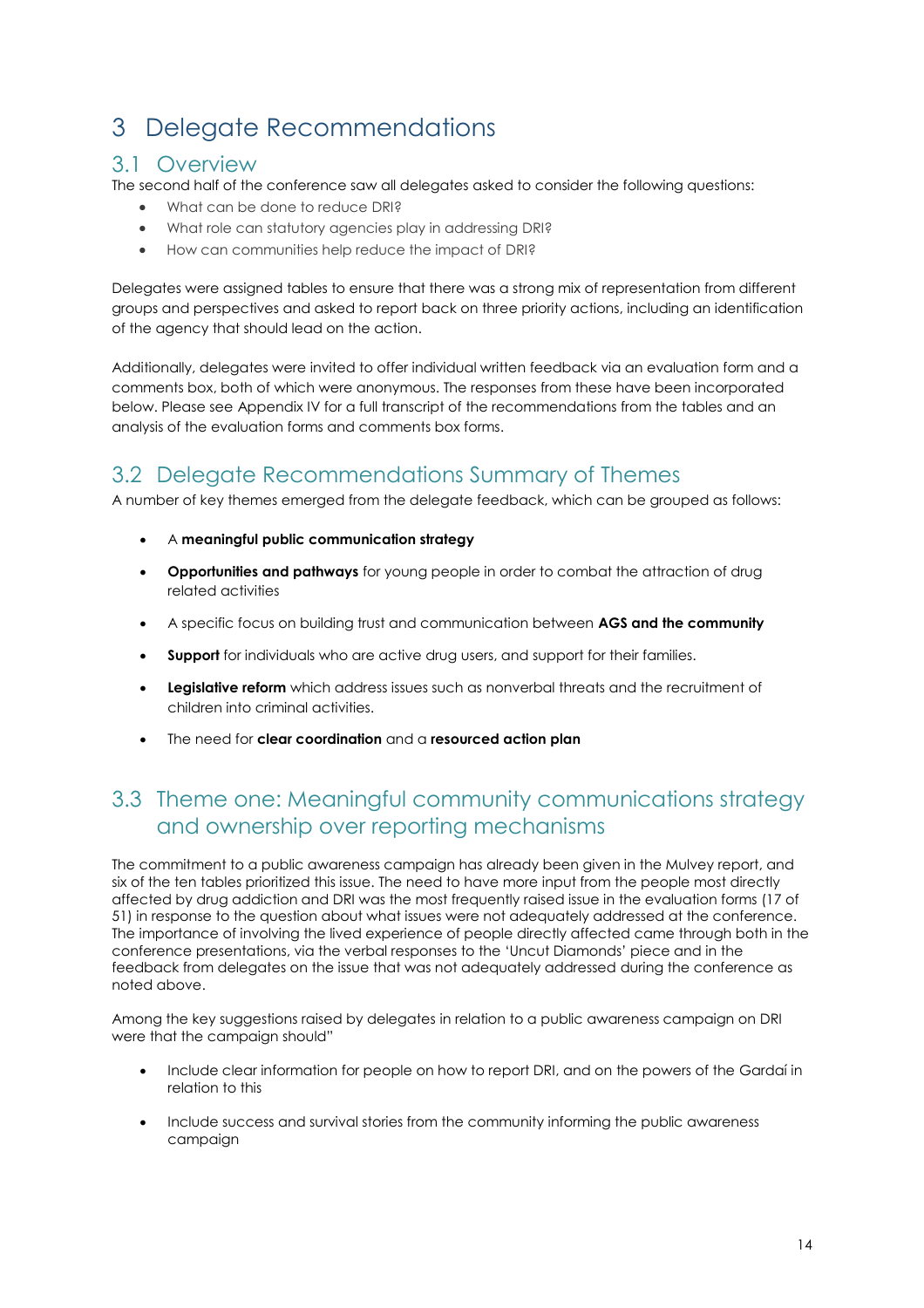- Involve a wide range of front line service providers including General Practitioners and Public Health Nurses in its development and promotion
- Include a focused strand on young people

## <span id="page-14-0"></span>3.4 Theme Two: Opportunities and Pathways for young people

The issue of creating opportunities and pathways for young people to both avoid engaging in drug related activity and to leave criminal activity if they do get involved was highlighted repeatedly. The challenges presented by a lack of work and education opportunities and the 'attraction' of criminal activity in terms of status and money was discussed as were the potential pathways for young people. The issue was raised by five of the ten tables during the discussions. Among the key ideas raised were:

- Ensuring that there is an adequate range of opportunities and pathways to prevent young people getting involved in drug related activity e.g. pathways into meaningful alternative education, employment etc.
- Ensuring that there is an adequate range of opportunities and pathways to to enable young people to move away from DRI.
- A programme in schools around drug use and understanding DRI
- Specific outreach to young people who are not currently engaged in services, but may be at risk of DRI, so that they know what services are available to them

## <span id="page-14-1"></span>3.5 Theme Three: Building Trust and Communication between the Gardaí and the community

The issue of improving relationships between the Gardaí and the local community was raised by six of the ten tables and was the second most common theme (15 of 51 respondents in the evaluation forms) in terms of blocks to progress on responding to DRI. Additionally, the issue of the genuine fear experienced by community in reporting DRI was mentioned by seven delegates via the evaluation forms.

Among the key suggestions raised by delegates were:

- Increased community liaison on DRI, including but not limited to liaison with AGS
- A community forum specifically to address DRI offering a safe space where issues can be raised and progressed with agreed level of involvement from AGS
- Increased, visible community policing with buy in from the community

## <span id="page-14-2"></span>3.6 Theme four: More support for those directly affected by drug use and DRI

There was a clear sense that tackling DRI cannot be done in isolation from tackling drug addiction. As noted above, the most commonly cited issue that delegates felt was not adequately addressed was the lived experiences of families with direct experience of drug addiction and DRI. Five of the ten tables highlighted the importance of treatment facilities and supports for families affected by drug use.

Among the key suggestions raised by delegates were:

- Long term commitment to case management / key-working for individuals, and support services for families living with DRI
- More resources for people in recovery from addiction to prevent relapse/re-engagement in DRI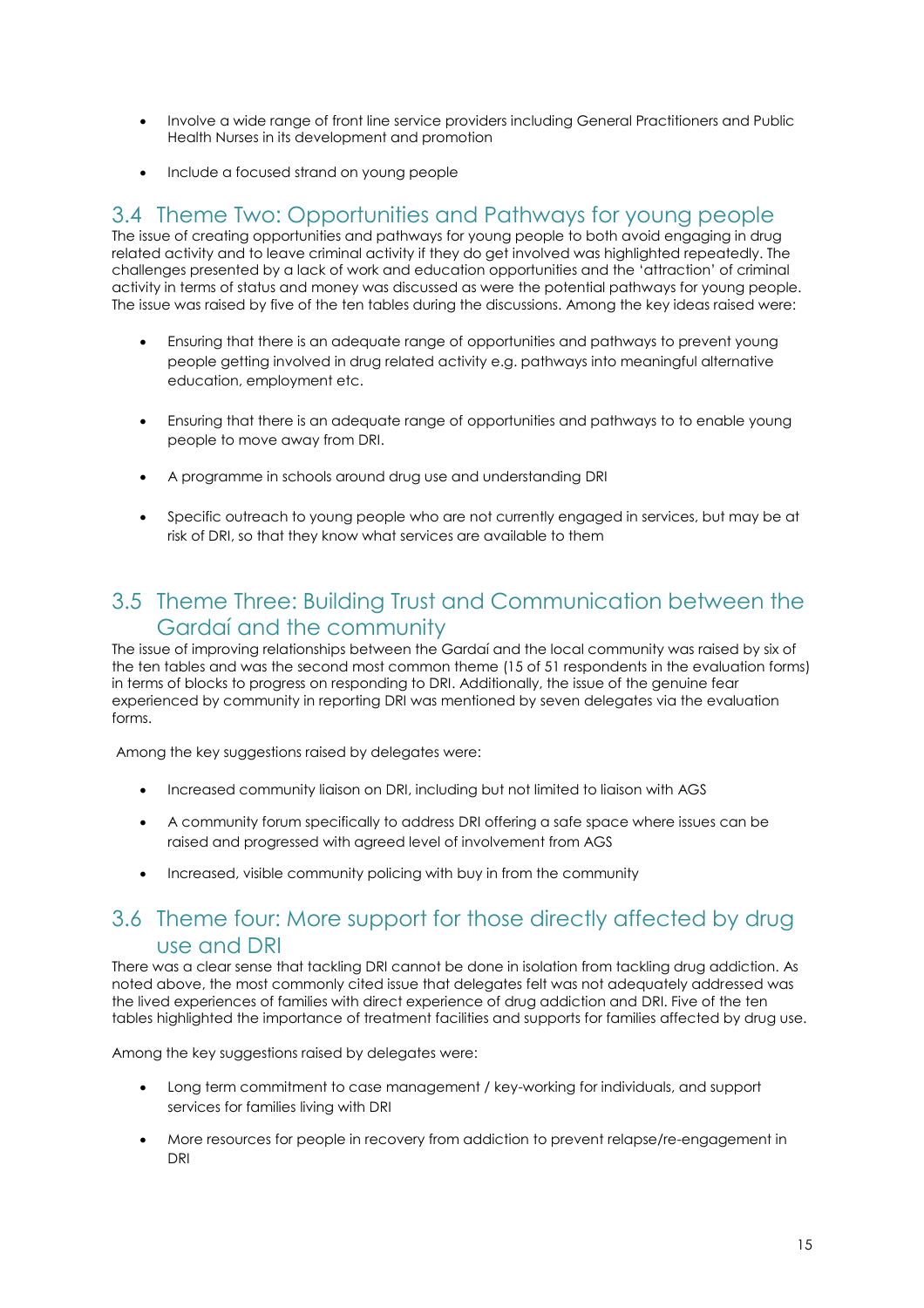• The need for a medical approach to drug misuse

## <span id="page-15-0"></span>3.7 Theme five: Legislative changes to tackle intimidation

The challenges of current legislation in effectively tackling DRI were raised by two tables, and as noted above, the challenges of policing non-verbal intimidation was also noted by AGS in their presentation.

The specific suggestions raised by delegates were:

- Amend current legislation that deals with this issue to include verbal harassment
- The need for legislation to make a specific criminal offense to engage children in criminal activity

## <span id="page-15-1"></span>3.8 Theme Six: The need for clear coordination and a resourced action plan

The need for greater coordination between the various statutory and voluntary agencies who are working on DRI, including the gathering of best practice and the need for a very clear action plan, with designated resources was raised by five of the ten tables.

Delegates were specifically asked to identify what blocks there might be to progressing the ideas raised during the conference twenty delegates, (approximately 38% of those that responded and 20% of those that attended) raised the issue of resources for community groups, with a small number (n=4) of respondents also noting the need for more resourcing of the Gardaí and statutory agencies .

Among the key points raised were the need for:

- A multi-agency forum with both statutory and voluntary actors at the table, with clear structures, resources and access points
- Funding for actions identified to reduce DRI
- Reporting and quantification of success of actions to reduce DRI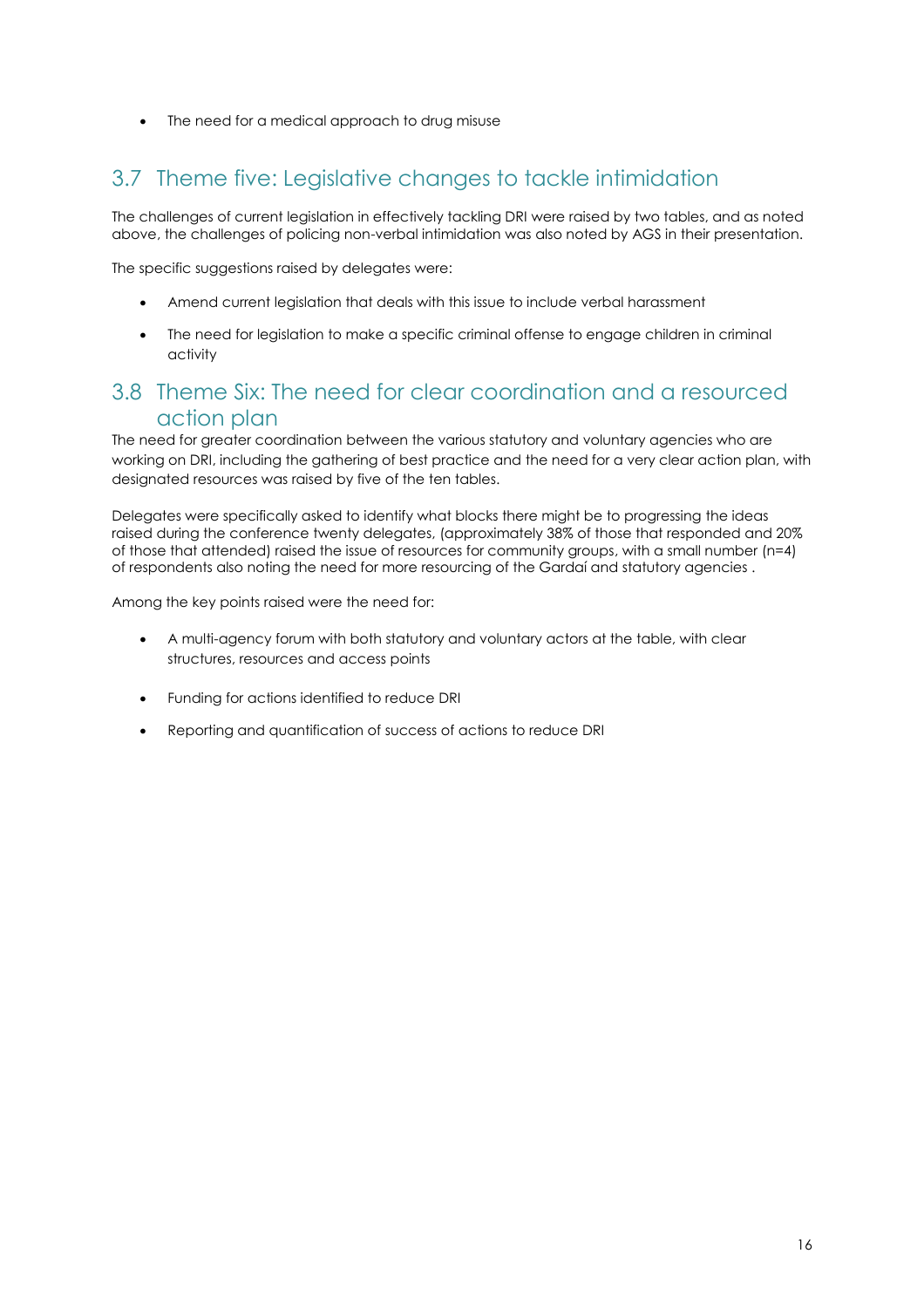# <span id="page-16-0"></span>4 Process for arriving at recommendations

## <span id="page-16-1"></span>4.1 Overview

The process by which the recommendations in this report were agreed were as follows:

- 1) Based on the priorities identified by delegates (summarised above)six recommendations were drafted
- 2) Organisations who presented at the conference, and who are not members of Sub Group 1 were invited to preview the report, including draft recommendations, before it was submitted to the Sub Group.
- 3) A revised report incorporating comments by those organisations was then presented to Sub Group 1 (these original recommendations are available on request). At this discussion it was agreed that it would be of benefit in devising a time-lined action plan to involve other key players including the Chairperson's of the other four Sub Groups, representatives from the Department of Justice, the Department of Health and Dublin city council and a representative of new communities.

On October 16th a workshop was held which involved {LIST ORGS} to examine the recommendations, which resulted in agreement on several priorities and the highlighted the need for further clarity on other items.

4) A further final consultation meeting involving {WHICH ORGS} was held on DATE at which the recommendations and timeline were finalised.

## <span id="page-16-2"></span>4.2 Criteria for Recommendations to be Included

The Sub-Group agreed to a number of criteria that, if met, would ensure recommendations that were relevant, actionable and supported. The recommendations could be included if:

- 1. The action is not duplicating work being done elsewhere
- 2. There is a lead agency with responsibility for the action
- 3. While the work may draw on best practice from other parts of the country, or inform best practice in the future, it should be specific to the NEIC.
- 4. There is a likely source/pathway for funding identified, if additional funding is required,
- 5. It is in line with an objective of the national drug and alcohol strategy, or another relevant national strategy or is connected to another priority in the Mulvey report
- 6. There is a clear process for community engagement and a continuous feedback loop
- 7. It can be sustained over time, and if evaluated positively made part of a mainstream funding programme.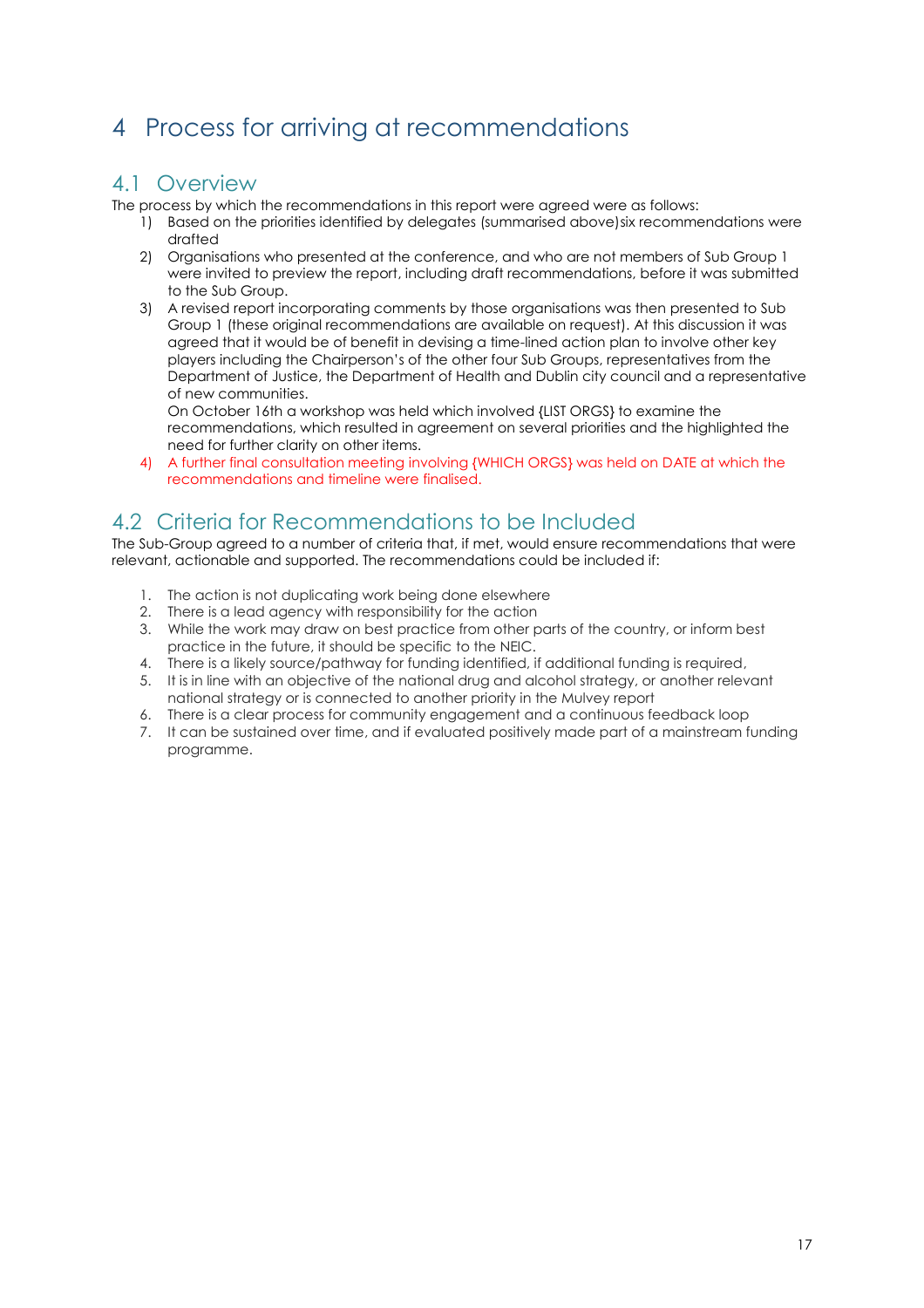# <span id="page-17-0"></span>5 Recommendations

## <span id="page-17-1"></span>5.1 Overview

Each recommendation below is a result of the process detailed in the previous section which involved consultation, review, testing against agreed criteria and sign off by the oversight group.

Each recommendation includes:

- A rationale as provided by conference participants
- A context for the action, which provides additional information on local or national issues
- A detailed recommendation
- A draft action to be included in the overarching strategy arising from this report, to be completed by the Implementation Group

## <span id="page-17-2"></span>5.2 Appoint Drug Related Intimidation Action Director for a fixed term of three years to spearhead and coordinate the work on DRI in the NEIC

#### **Rationale from the Conference and from the consultation process**

The need for coordination among agencies and for the prioritization of this issue was very clear from both the conference and the consultation process. The need for one post holder who had the authority to bring all the relevant actors to the table and to hold them to account for their commitments under the strategy was clearly articulated in the consultation process.

#### **Context**

Sub Group 1 has a specific mandate in relation to Drugs Related Intimidation and has led the process to date. This issue of DRI is multifaceted and requires a whole of the community approach as well as the engagement of multiple statutory stakeholders.

#### **Recommendation**

The post holder should:

- Convene the working group detailed in 5.1 below
- Agree a time lined implementation plan to support these recommendations *(if not agreed through consensus)*
- Map all the work by statutory agencies and community organisations that respond to the issue of Drug Related Intimidation in the NEIC
- Ensure that the population and specific needs of the NEIC are reflected in relevant regional and national research and programme interventions
- Create robust communication and reporting mechanisms between the relevant agencies
- Ensure that local communities are aware of the supports already available
- Lead on the sharing and implementation of best practice standards
- Lead an intensive community consultation process which underpins the community communication strategy on DRI
- Lead on the delivery of the community communication strategy

| <b>Lead Agency</b>           | <b>Timeline</b>             | <b>Budget</b>                   |
|------------------------------|-----------------------------|---------------------------------|
| To be agreed by oversight    | Recruitment complete by end | Salary (needs to be someone     |
| group                        | Q1 2019                     | with authority to pull in all   |
|                              |                             | actors, thus needs a            |
|                              |                             | reasonable salary), plus        |
| Dept of Health for community |                             | employers PRSI and an           |
| communication strategy       |                             | operating budget/ hosting       |
|                              |                             | agency costs                    |
|                              |                             | <b>Budget for Community</b>     |
|                              |                             |                                 |
|                              |                             | <b>Communication Strategy f</b> |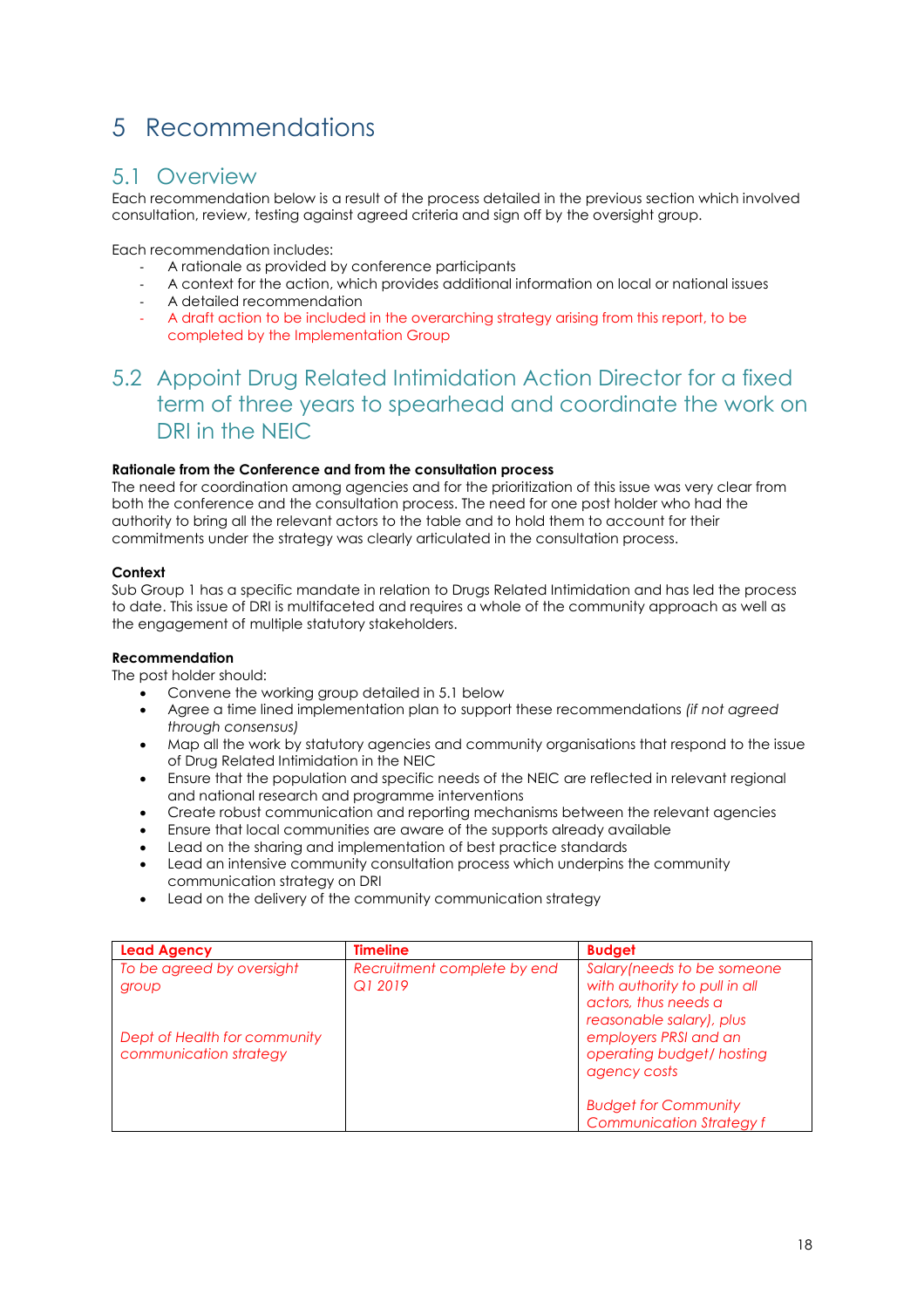## <span id="page-18-0"></span>5.3 Establish an implementation group to ensure the delivery of this action plan

#### **Rationale from the Conference and from the consultation process**

There is a need for a dedicated mechanism for progressing the issue of DRI in the NEIC, and to take forward the recommendations from this report in a timely and time bound fashion.

#### **Context**

l

In addition to Sub Group 1, each of the other Sub Groups within the NEIC engage in work that directly impacts on DRI. Additionally, there are several statutory agencies and programmes with a specific remit on either direct or indirect remit on DRI in addition to significant inputs and front-line service provision from the community sector.

#### **Recommendation:**

A time bound implementation group under the auspices of Sub Group 1<sup>4</sup> with a clear timeframe and terms of reference to be formed to oversee the implementation of the recommendations arising from this report.

- The working group will be under the auspices of the Sub Group 1 on Crime and Drugs
- It will be convened by the Drug Related Intimidation Action Director as detailed in 5.1.
- The following agencies will commit a representative to the working group who has the authority to lead on coordination and best practice:
	- o The four other NEIC Sub Groups, including the newly established group on Drugs
	- o The Departments of Health, Justice and the HSE
	- o Dublin City Council
	- o The North Inner City Community Coalition
- The working group is responsible for managing the delivery of this action plan against agreed timeframes
- Additionally, the terms of reference for the working group may include:
	- o Managing the dissemination of best practice from existing and ongoing research and programme evaluations for the duration of its existence
	- o Formulating best practice principles to be shared with all relevant agencies
	- o Ensuring that any new initiatives have a complimentary monitoring and evaluation framework
	- o Overseeing the adequacy of training available to organisations responding to DRI
- The action plan will be independently evaluated on a yearly basis to ensure it's ongoing strategic relevance

| <b>Lead Agency</b>                                                                  | <b>Timeline</b>               | <b>Budget</b>                                                   |
|-------------------------------------------------------------------------------------|-------------------------------|-----------------------------------------------------------------|
| <b>NEIC?/AGS</b>                                                                    | Working Group in place by end | $\epsilon$ 5K for admin and operations.                         |
| As this is a mechanism under<br>Sub Group 1 arguably it is an<br><b>NEIC entity</b> | Q2 2019                       | Action is predominantly driven<br>by paid role as per action 1. |
| It will require resourcing so NEIC                                                  |                               |                                                                 |
| need to reflect on this                                                             |                               |                                                                 |

## <span id="page-18-1"></span>5.4 Build meaningful community communication strategy on DRI and reporting mechanisms<sup>5</sup>

#### **Rationale from the Conference and from the consultation process**

<sup>4</sup> It is noted that a new structure on Addiction has been established under the NEIC

<sup>5</sup> Originally there were two recommendations – one on a public awareness strategy and a second on building trust between AGS and the community, see Appendix I. These were merged into one recommendation at the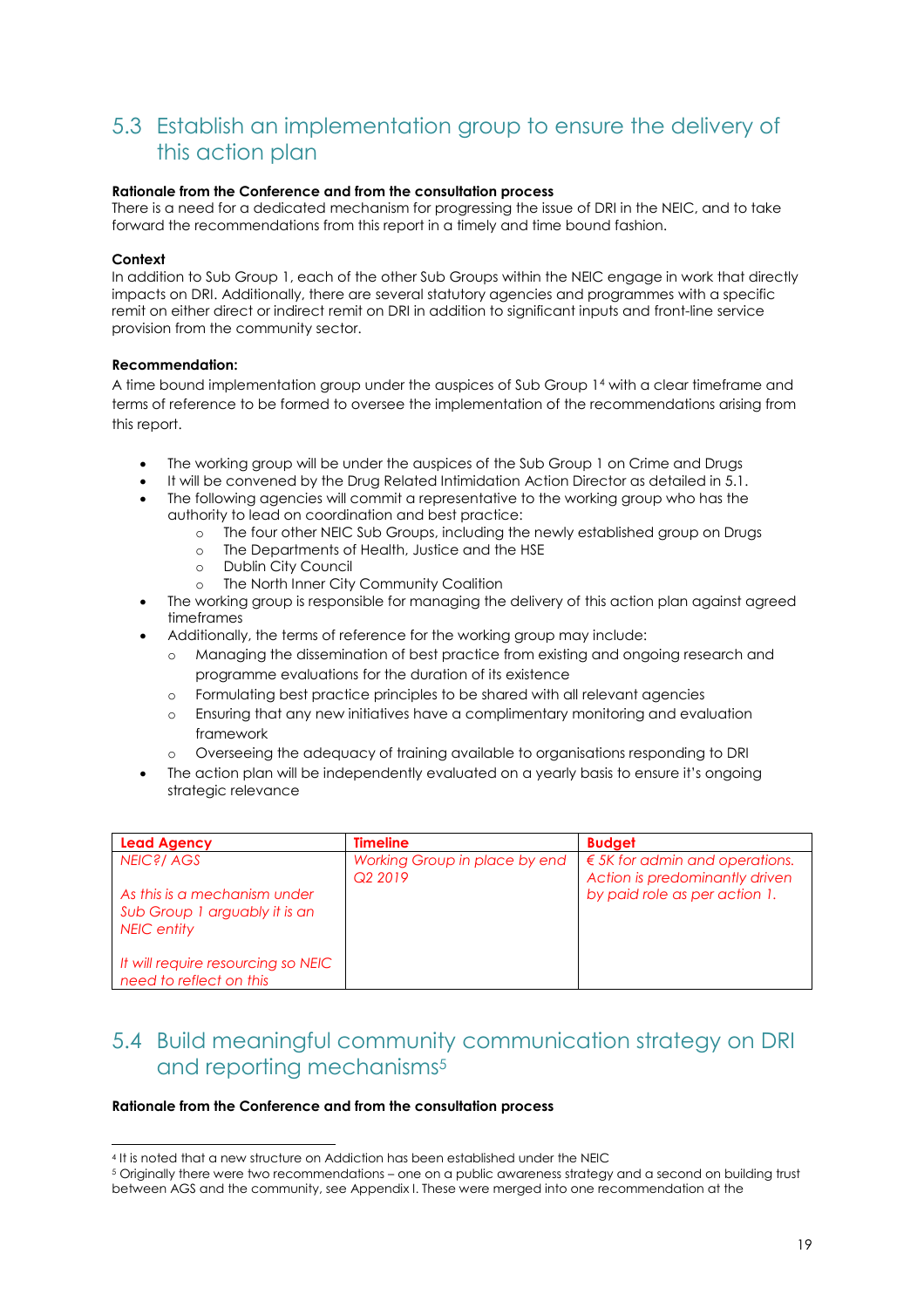There is a strongly felt and persistent fear among the local community about reporting DRI. A number of factors influence this including a lack of understanding about the powers of the Gardaí, the challenges of reporting on members of one's own family or community, the challenges of securing convictions in relation to DRI, and the challenges of persistent street dealing which contribute to a daily lack of security. There is also agreement that relations between the community and AGS have improved exponentially in recent years, and that while the structures may be in place to deliver a micro-level community policing strategy that awareness in relation to these structures is low.

There is agreement that a specific campaign to address DRI in the NEIC region is required, and that it must have, as its focus, the empowerment of individuals and families to engage in reporting.

#### **Context**

The need for a public awareness campaign has already been highlighted in the Mulvey report. Under the National Drugs Strategy (2017-2025) there is also a specific mandate to strengthen the Drug Related Intimidation programme and if successfully evaluated, to develop measures to raise public awareness of the programme. Additionally, the standing subcommittee responsible for the implementation of the National Drugs Strategy has a specific remit to to '*develop, implement and monitor responses to drugrelated intimidation as a matter of priority'.* 

The evaluations of the National Drug Related Intimidation Programme by An Garda Síochána and the National Family Support Network will be complete before the end of 2018.

#### **Recommendation**

 $\overline{a}$ 

Following the completion of the evaluation of the National Drug Related Intimidation Programme, design and deliver a community communication strategy on DRI in the NEIC in consultation with the local community, with a focus on the following:

- Ensuring the lived experiences of people who have first-hand experience of intimidation is reflected in the campaign messaging, and the direct experience of those who are involved in intimidation is sought
- Providing clear accessible information on how to raise concerns confidentially with the Gardaí, with a single dedicated phone number
- Having a dedicated, named community liaison person who can support improved relationships with the Gardaí
- Providing clear and accessible information on the powers of the Gardaí
- Establishing a safe structure for the community and Gardaí to communicate about DRI
- Engaging all those with front line access to the community including GPs, Public Health Nurses, Teachers, Community Adolescent Mental Health Services and Youth Workers
- A strand specifically targeting schools and youth work settings
- The use of community appropriate media and community champions
- The use of learning from other comparable programmes such as that run by Cosc<sup>6</sup>
- A clear feedback loop for the community and a formal evaluation process
- Identifying a budget to specifically support the work of the New Communities Community Policing Forum which currently operates on a voluntary basis, and ensuring that the community communications strategy specifically engages those who have English as a second language
- The development of technology led reporting mechanisms for younger members of the community

| <b>Lead Agency</b>                                                                                                                      | <b>Timeline</b>                                                                                                                                           | <b>Budget</b>                                                                                                                                                         |
|-----------------------------------------------------------------------------------------------------------------------------------------|-----------------------------------------------------------------------------------------------------------------------------------------------------------|-----------------------------------------------------------------------------------------------------------------------------------------------------------------------|
| Department of Health for<br>budget - nb what is the dotted<br>line reporting mechanism to<br>Dept of Health if they are<br>funding this | This strategy should be rolled<br>out over a three-year period<br>with an intensive focus on<br>community consultation to<br>underpin a meaningful public | Needs to be formally costed,<br>that is out with the current<br>process, but a ballpark should<br>be suggested now to ensure it is<br>in the Dept of Health estimates |
|                                                                                                                                         | facing campaign                                                                                                                                           | Suggested at the meeting that<br>PIB decide final budget based<br>on a pilot project, this might be                                                                   |

<sup>6</sup>Cosc is The National Office for the Prevention of Domestic, Sexual and Gender-based Violence.

The aim of their national awareness campaign is to increase the awareness of domestic and sexual violence, to bring about a change in long established societal behaviours and attitudes and to activate bystanders with the aim of decreasing and preventing this violence.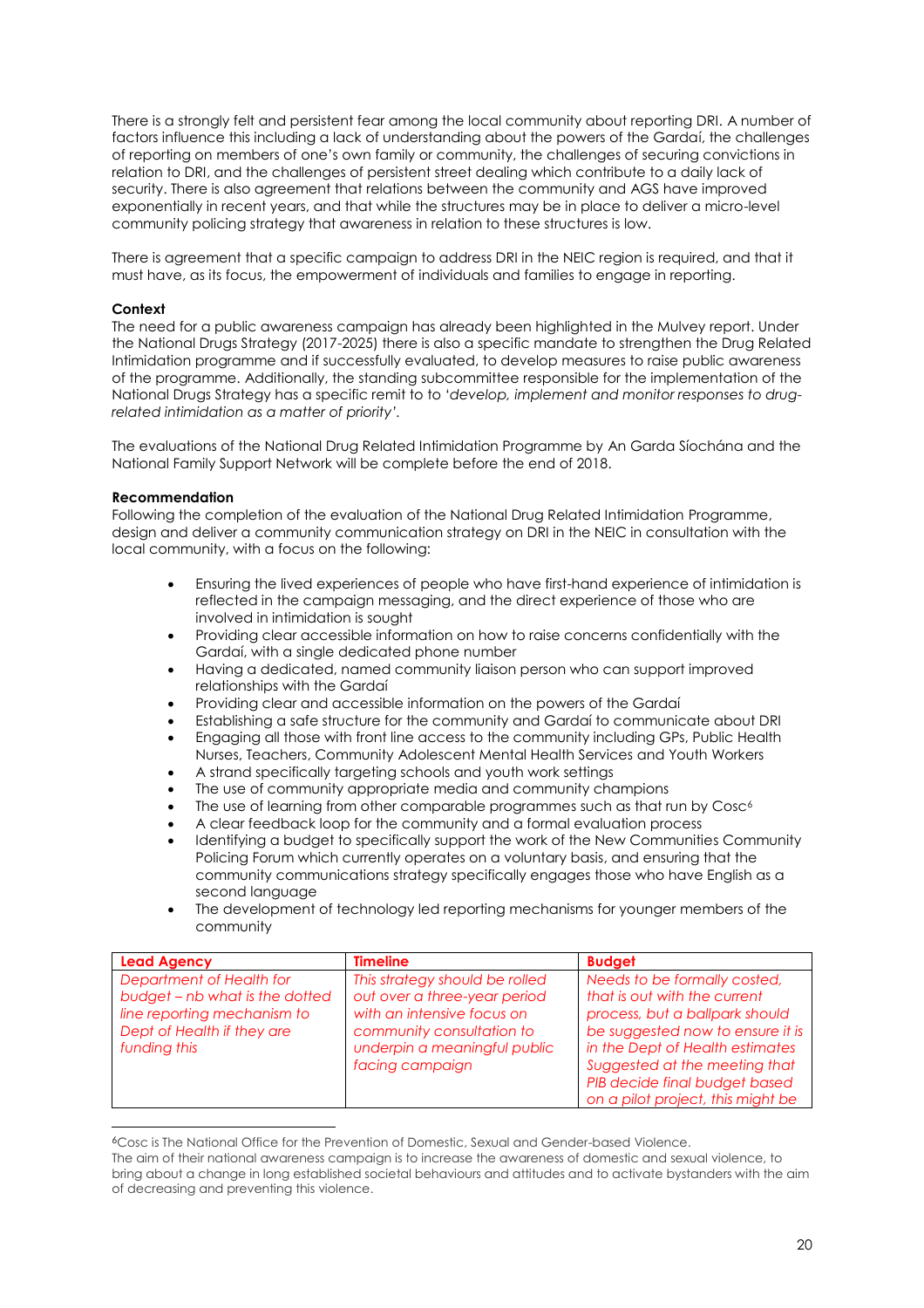| good solution for now – just<br>, fundinc |
|-------------------------------------------|
|-------------------------------------------|

## <span id="page-20-0"></span>5.5 Map and prioritize strategies that can divert young people from criminal activity

#### **Rationale from the Conference and from the consultation process**

There is, anecdotally, a high level of engagement of young people in drug related activity, criminal activity and intimidation. There is a pressing need to address this both at an individual level for young people and at a systematic and strategic level.

#### **Context**

There are a number of agencies contributing to this process in the NEIC including Sub Group 3 on Creating an Integrated System of Social Services, the Department of Justice, AGS and the community youth services. Additionally, there is growing evidence of the impact of gang related activity on young people and emergent strategies from the Greentown project on this topic.

#### **Recommendation**

- Sub Group 3 to map available youth diversion interventions in this area as they relate to the NEIC. This is with a view to identifying gaps in practice as mapped against need, evidence in research and to create shared understanding among the different actors
- A conference to be convened on the issue of youth diversion strategies, with a strong emphasis on the direct engagement of young people who have been directly impacted by DRI. This conference will highlight gaps and developments needed as identified by research in previous step.
- A specific action plan on youth diversion strategies to be adopted by the Working Group based on the outcomes of the mapping research and conference, with timed activities and a specific evaluation strategy
- The inclusion of NEIC as one of the three pilot areas for the roll out of the Greentown project research

| <b>Lead Agency</b> | <b>Timeline</b>            | <b>Budget</b>                                |
|--------------------|----------------------------|----------------------------------------------|
| Sub Group 3/ NEIC  | Mapping exercise including | Additional capacity for Sub                  |
|                    | bringing all the agencies  | Group 3 to lead on this?                     |
|                    | together by end Q1 2019    |                                              |
|                    |                            | Conference Budget ~ $€7,000$                 |
|                    | Conference by end Q2 2019  |                                              |
|                    |                            | Additional actions arising from              |
|                    | Action Plan adopted by end | the action plan $-$ TBC                      |
|                    | Q4 2019                    |                                              |
|                    |                            | Monitoring and evaluation $\sim \epsilon$ 5K |
|                    |                            | annually                                     |

## <span id="page-20-1"></span>5.6 Research and propose legislative changes to tackle intimidation and administrative powers to target welfare and other fraud to be investigated<sup>7</sup>

#### **Rationale from the Conference and from the consultation process**

There are limits to the legislation regarding drug-related intimidation. Strengthening, for example, the Non-Fatal Offences Against the Person Act (1997) would ensure that Gardaí can pursue and prosecute individuals for specific crimes relating to this. Additionally, the issue of those benefiting from drug related activities availing of state benefits and the impact that this has on the community in terms of their belief in the justice and regulatory systems was also raised.

l <sup>7</sup> The latter half of this recommendation was suggested by The North Inner City Community Coalition at the workshop on October 16, while it was welcomed in the room the area requires further discussion in order to ensure buy in.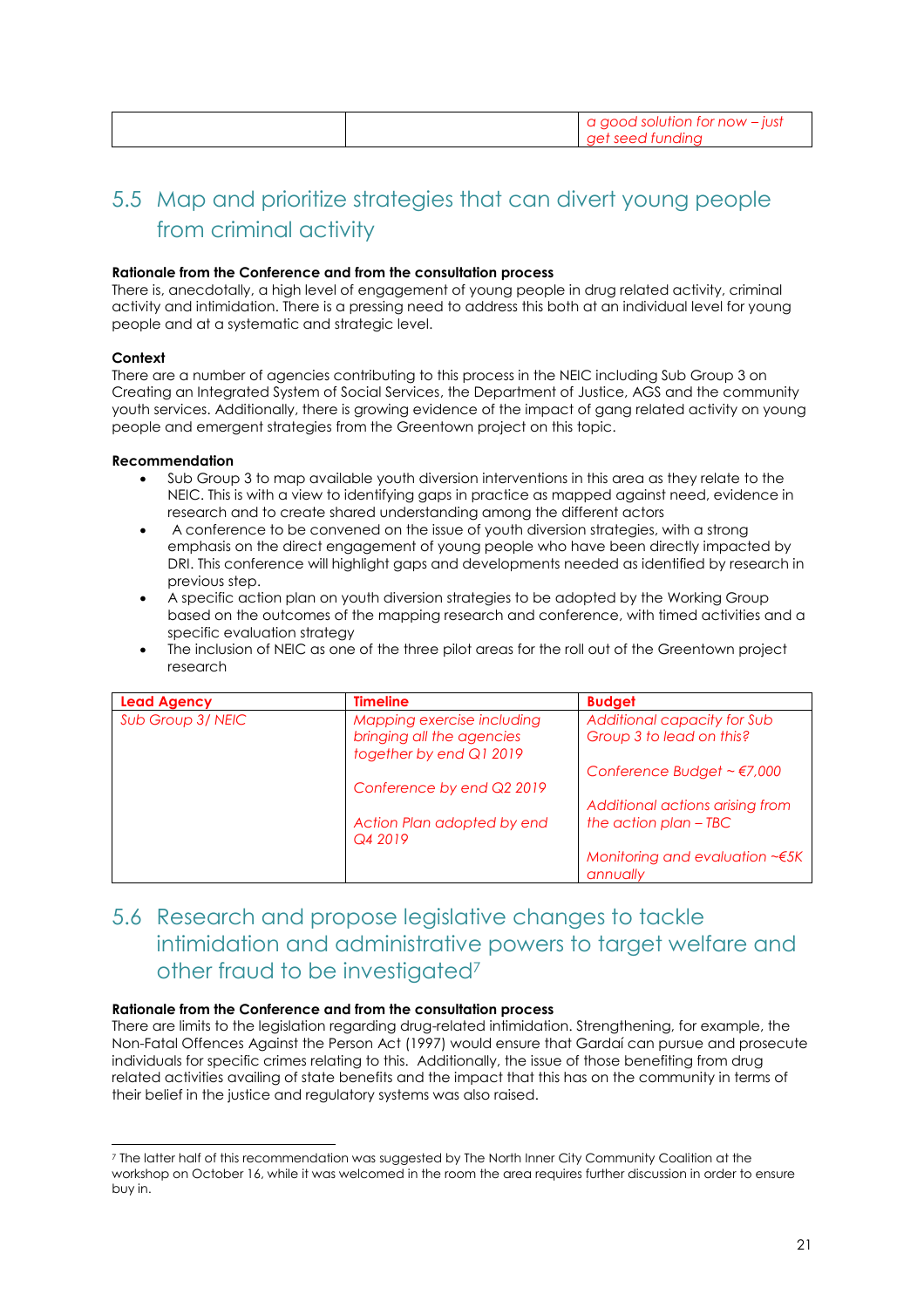#### **Context**

It is noted that the Criminal Law (Recruitment of Children to Engage in Criminal Activity) Bill is currently going through the Houses of Oireachtas.

#### **Recommendation**

- The Implementation Group to identify the relevant legislative gaps and make recommendations to the Programme Implementation Board to recommend changes to An Taoiseach's office directly.
- The Implementation Group to debate the issues of whether welfare and other supports can be withdrawn from those profiting from criminal activity, with due regard for the relevant human rights and equality provisions under Irish law and due process. Once this topic has had a full and considered debate, if appropriate research should be commissioned.

| <b>Lead Agency</b>                   | <b>Timeline</b>                  | <b>Budget</b>                    |
|--------------------------------------|----------------------------------|----------------------------------|
| <b>Implementation Group</b>          | Commission independent           | I would suggest a research       |
|                                      | research on outstanding          | budget of ~€20K here, but as     |
| Note: AGS cannot be seen to          | legislative gaps by end Q2 2019  | with all budgets, some parallel  |
| be seeking changes in                |                                  | work by NEIC staff team to       |
| legislation, so it is important that | Make recommendations to PIB      | reflect on likely costs would be |
| they are not commissioning the       | by end Q3 2019                   | helpful                          |
| research                             |                                  |                                  |
|                                      | Commission independent           |                                  |
| A conference on addressing           | research on appropriate          |                                  |
| welfare fraud may be a useful        | mechanisms to address welfare    |                                  |
| way of bringing this issue into      | and other fraud by those         |                                  |
| the public domain and getting        | benefitting from drug related    |                                  |
| multi - stakeholder buy into a       | criminal activity by end Q4 2019 |                                  |
| potential best practice model        |                                  |                                  |
|                                      | Make recommendations to PIB      |                                  |
|                                      | by end Q1 2020                   |                                  |

## <span id="page-21-0"></span>5.7 Seek delivery of an adequate level support for those directly affected by drug use and DRI in the NEIC

#### **Rationale**

Conference delegates underlined the importance of adequate treatment and rehabilitation for people with drug and alcohol difficulties and support for their families in the NEIC.

#### **Context**

At the time of writing this report, a needs analysis of the North Inner City in relation to service provision for people living with drug and alcohol difficulties and their families is being undertaken by the Department of Health/ North Inner-City Drugs Task Force. In addition, a HSE audit review have commenced to ensure adequate services.

There is an opportunity to ensure that these two research processes are complementary, and can collate specific information on needs and coverage of same in the NEIC<sup>8</sup>. This information will support the effective implementation of this action, specifically, where a gap is identified in relation to service coverage for those with drug/alcohol difficulties and their families in relation to substance misuse support or DRI related support.

#### **Recommendation**

l

The specific needs of the NEIC area in relation to drug services and supports to families to be identified and lead agencies identified for the delivery of additional / improved services.

| <b>Lead Agency</b> | Timeline                                     | <b>Budget</b>    |
|--------------------|----------------------------------------------|------------------|
| PIB                | Both reports will be complete<br>by Q1 2019. | TBC post reports |

<sup>8</sup> Subgroup members will progress this: Anita Whyte will ensure the HSE review picks these recommendations up. Mel Mac Giobúin will ensure that the researcher picks this up and addresses in her work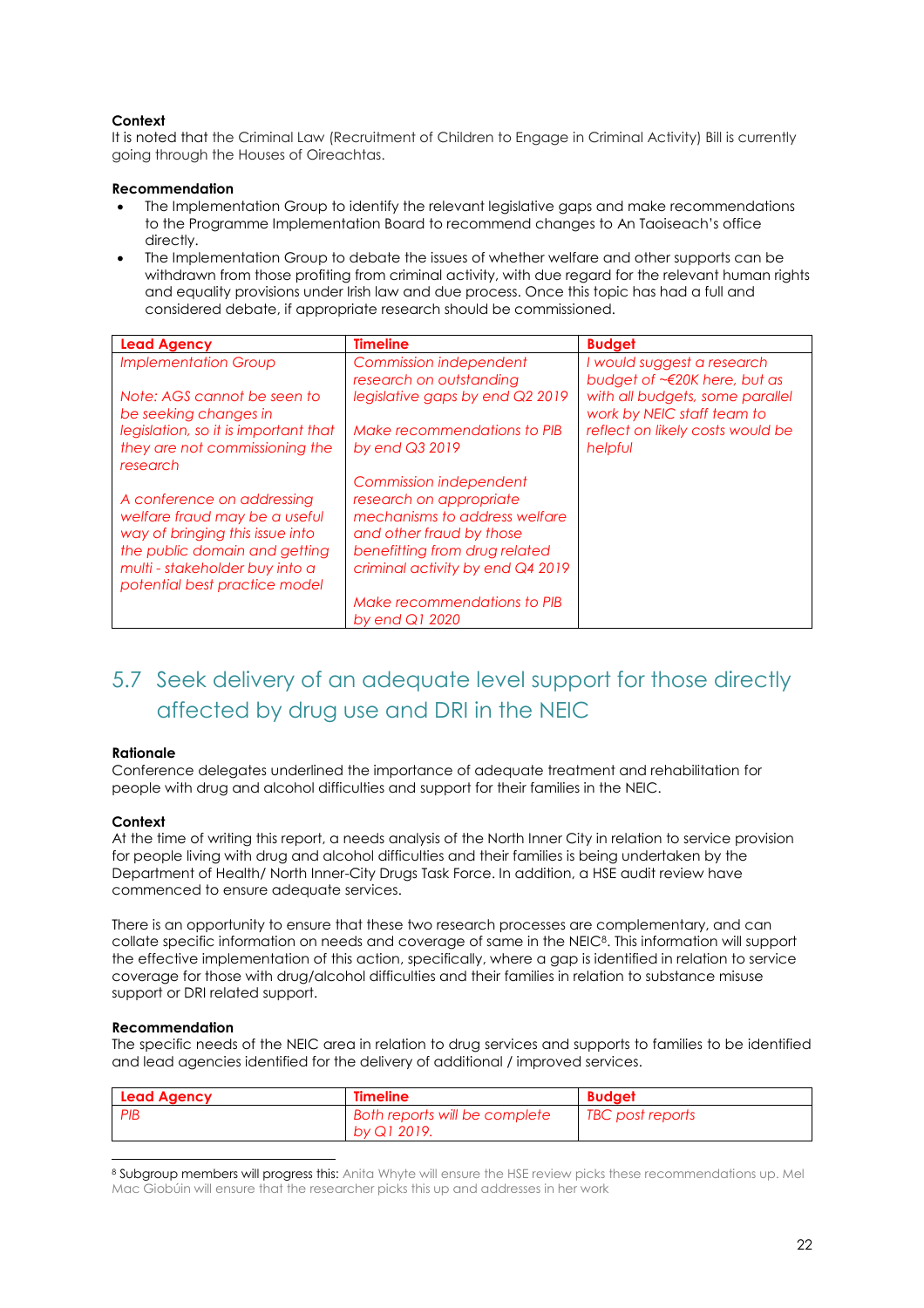## <span id="page-22-0"></span>6 Appendix II: Subgroups of the Programme Implementation Board

The four subgroups of the Programme Implementation Board

#### 1. **Tackling Crime and Drugs:**

- o **Objective:** to promote better and more visible policing with an emphasis on community policing as the key feature in the Plan. It must be "safe" to lead; it must be "safe" to live, work, learn and play in the community.
- o **Chaired by:** Chief Superintendent Sean Ward, An Garda Siochána

#### 2. **Maximising Educational / Training Opportunities / Creating Local Employment Opportunities:**

- o **Objective:** to promote significant enhancement of the linkages between education and employment opportunity for this current generation of school goers, young adults and the unemployed in local businesses and enterprises, particularly in the business / retail area of the inner city and in the Docklands Development – both in construction and business occupation stages.
- o **Chaired by:** new Chair TBC

#### 3. **Creating an Integrated System of Social Services**

- o **Objective:** Social, educational and training services to address the real problems faced by families and their children need to be planned and delivered in a far more coordinated fashion. Services should be co-ordinated under a single plan which is in response to the particular needs and circumstances of different communities within the area.
- o **Chaired by**; Conor Rowley, Department of Children and Youth Affairs

#### 4. **Improving the Physical Landscape**

- o **Objective**: The area has some of the broadest streets in the City with potential for refurbishment and revitalisation. Future regeneration needs to explore the potential within the area to renovate, make it liveable and bright with improved physical landscape; to eliminate waste, derelict sites and progress the refurbishment and replacement of the existing flat complexes.
- o **Chaired by:** Brendan Kenny, Dublin City Council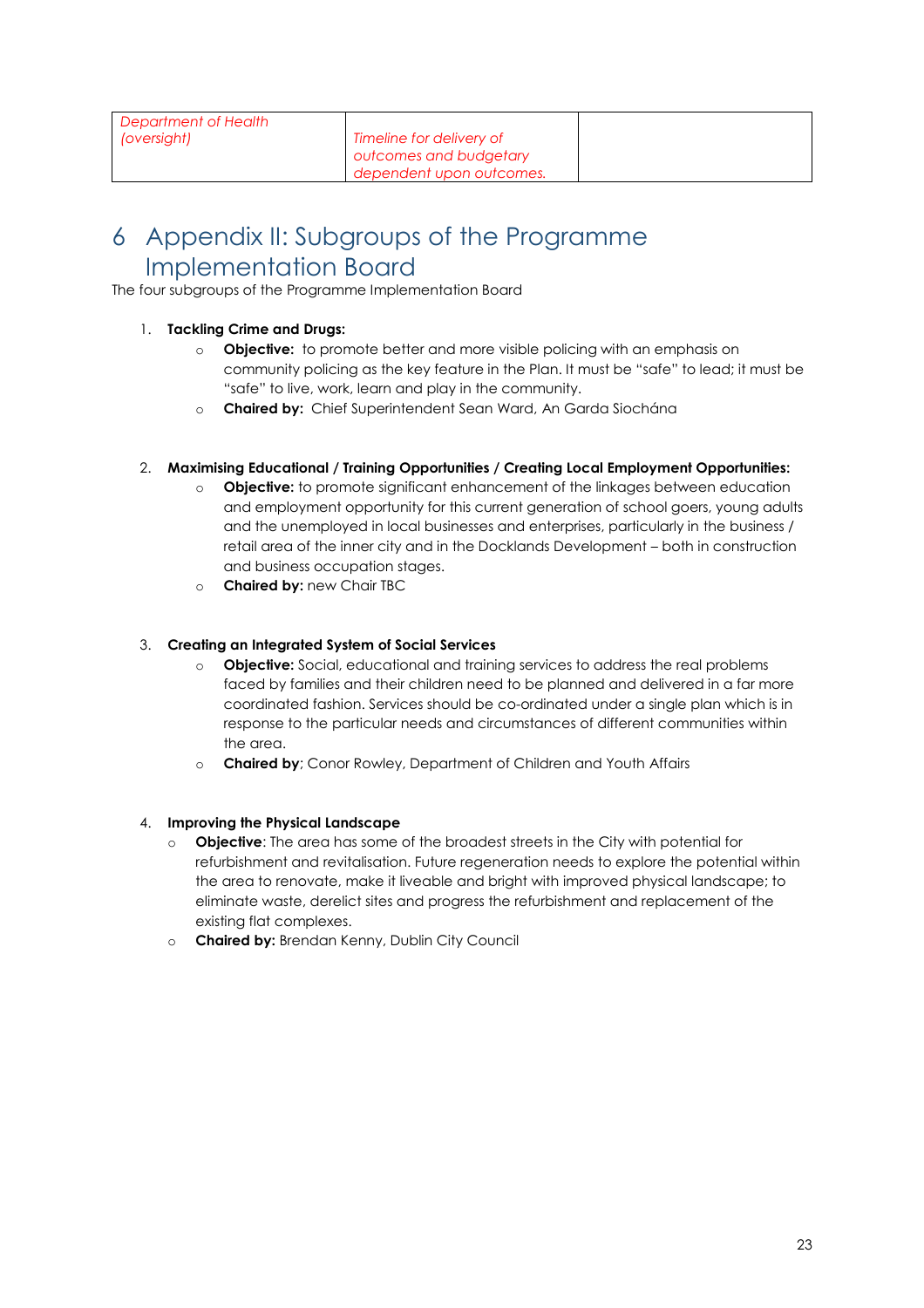# <span id="page-23-0"></span>7 Appendix II: Membership of Sub Group 1

- Chief Superintendent Ward, AGS
- Mr Donal Barron, DCC
- Mr Eunan Dolan, Retired Superintendent
- Ms Anita Whyte, HSE
- Superintendent Gerard Murphy, AGS
- Mr Eltin Moran, DPS
- Ms Marie Metcalfe, CPF
- Ms Trina O'Connor, NCCCAP
- Mr Mel Mac Giobúin, NICDATF
- Mr Michael O'Riordan, NEIC programme office
- Ms Ciara Cunningham, Swan Youth Service
- Mr Richard Carson, ACET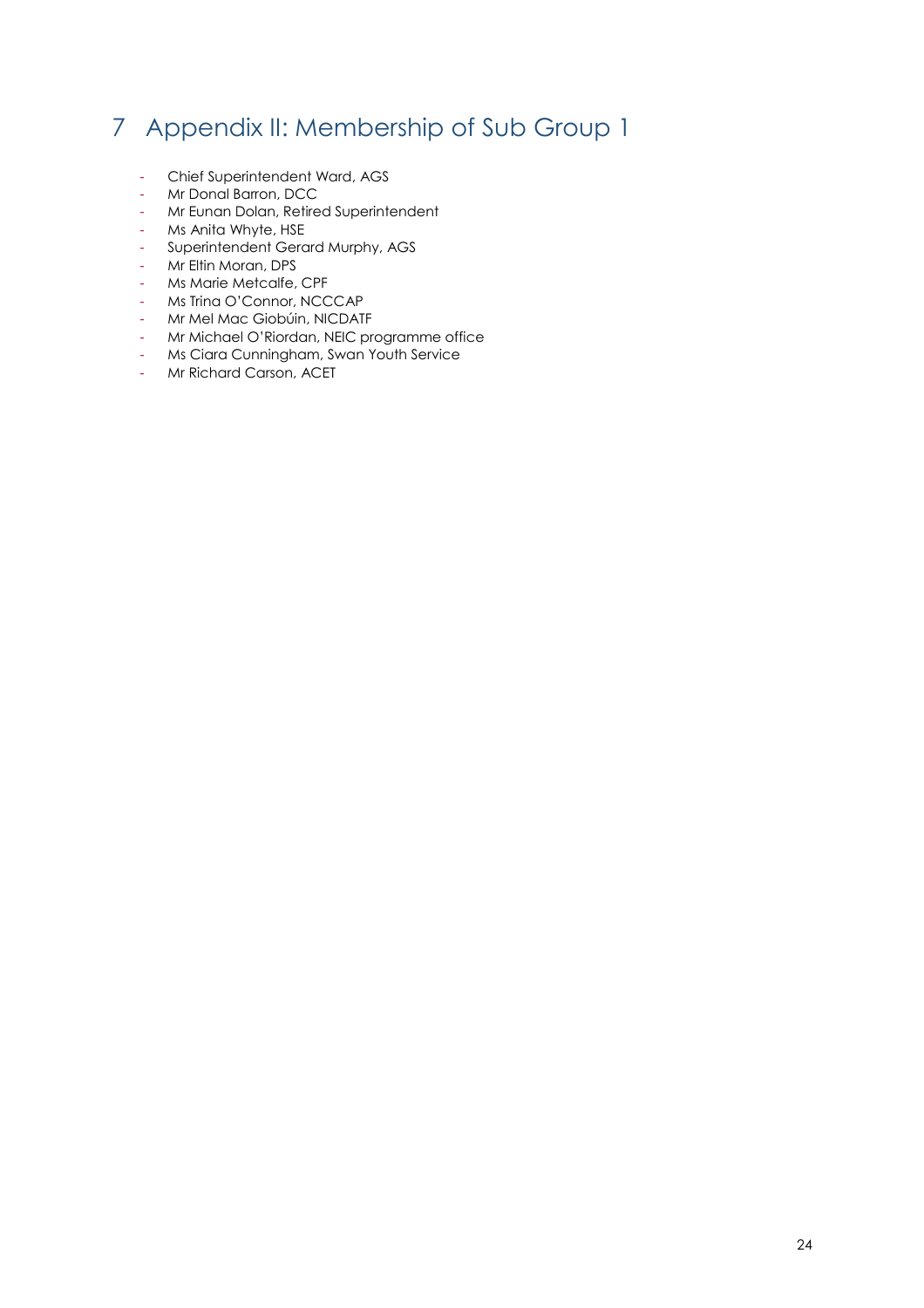# <span id="page-24-0"></span>8 Appendix III: Conference Evaluation Report

An evaluation survey was presented to delegates at the end of the conference, there were 66 respondents.

The evaluation form was in two parts, the first with a series of closed questions, to which delegates were asked to indicate whether they agreed, disagreed or had no opinion on the statement; the second with….

There was a high level of positive engagement from the delegates with the majority of respondents feeling free to offer their opinions (97%), feeling that the conference had been a good use of their time (97%), that the actions points emerging from their own group and from the conference in general were strong and practical (92% and 86% respectively). The majority indicated a willingness to stay involved in taking action on DRI (95%).



The open questions included in the evaluation were:

- Was there an issue/s that you felt was not adequately addressed today?
- What do you think the major blocks are to making progress on the actions identified today?

Fifty-one delegates offered opinions via this option and two more through an additional 'comments' box which was made available.

The most common theme which emerged in terms of issues that delegates felt weren't adequately addressed was the lived experience of people involved in or affected by DRI, with 17 delegates raising the issue. Delegates commented that there needed to be more focus on the impact of drug or alcohol use, as well as supports for people living with these difficulties, as well as more discussion on the longterm solutions to the drugs epidemic. It was also suggested that the voices of young men involved in intimidation needed to be heard and understood.

*'More family member input and real experiences talked about.' Delegate*

*'We need to talk about the real fear of reporting intimidation.' Delegate*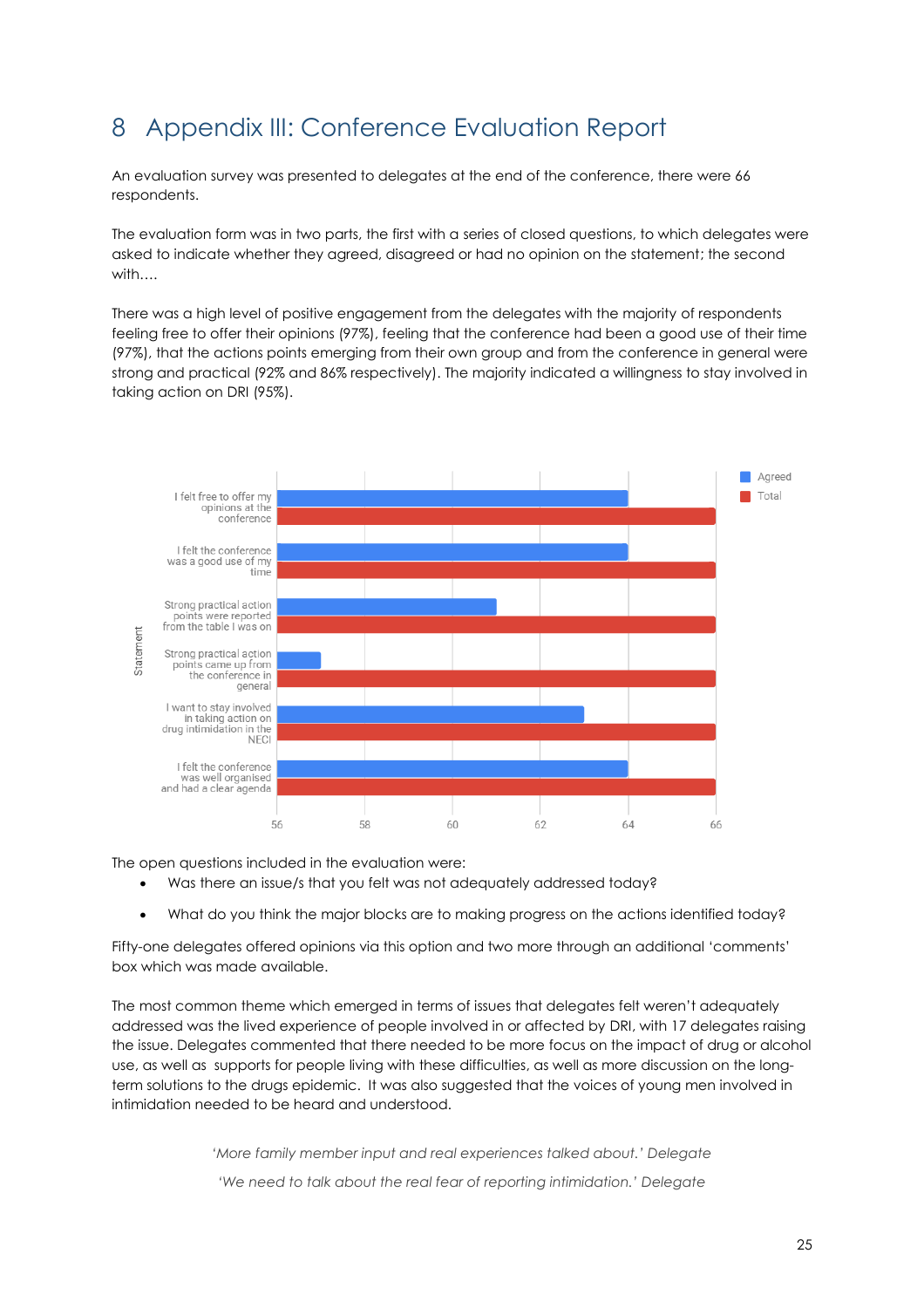#### *'We need to focus on questions like how you can pay your debt if you are sent to prison'. Delegate*

Additional issues raised by delegates in response to the question about issues that had not been adequately covered were more focus on the existing powers of the Gardaí and clear information on what could be achieved, and more focus on education.

In terms of the blocks to actioning the ideas raised during the conference twenty delegates, (approximately 38% of those that responded and 20% of those that attended) raised the issue of resources for community groups. The second most common theme in terms of blocks to progress was the need to build enhanced trust between the local community and the Gardaí, including combatting the genuine fear that people feel about reporting (15 respondents). The third most common theme was the need for better coordination and clearer structures between all the agencies working on the issue, with long term commitments and clear roles for the community highlighted. (6 respondents).

> *'We need funding, and a long-term commitment to fund key workers, eliminate competition of services – have all the services work cohesively together.' Delegate*

> *'The genuine fear that people have about reporting needs to be acknowledged' Delegate*

> *'We need to focus on the child issue as well as intimidation – build public support, makes it easier for people to disclose and bring issues to the authorities', Delegate*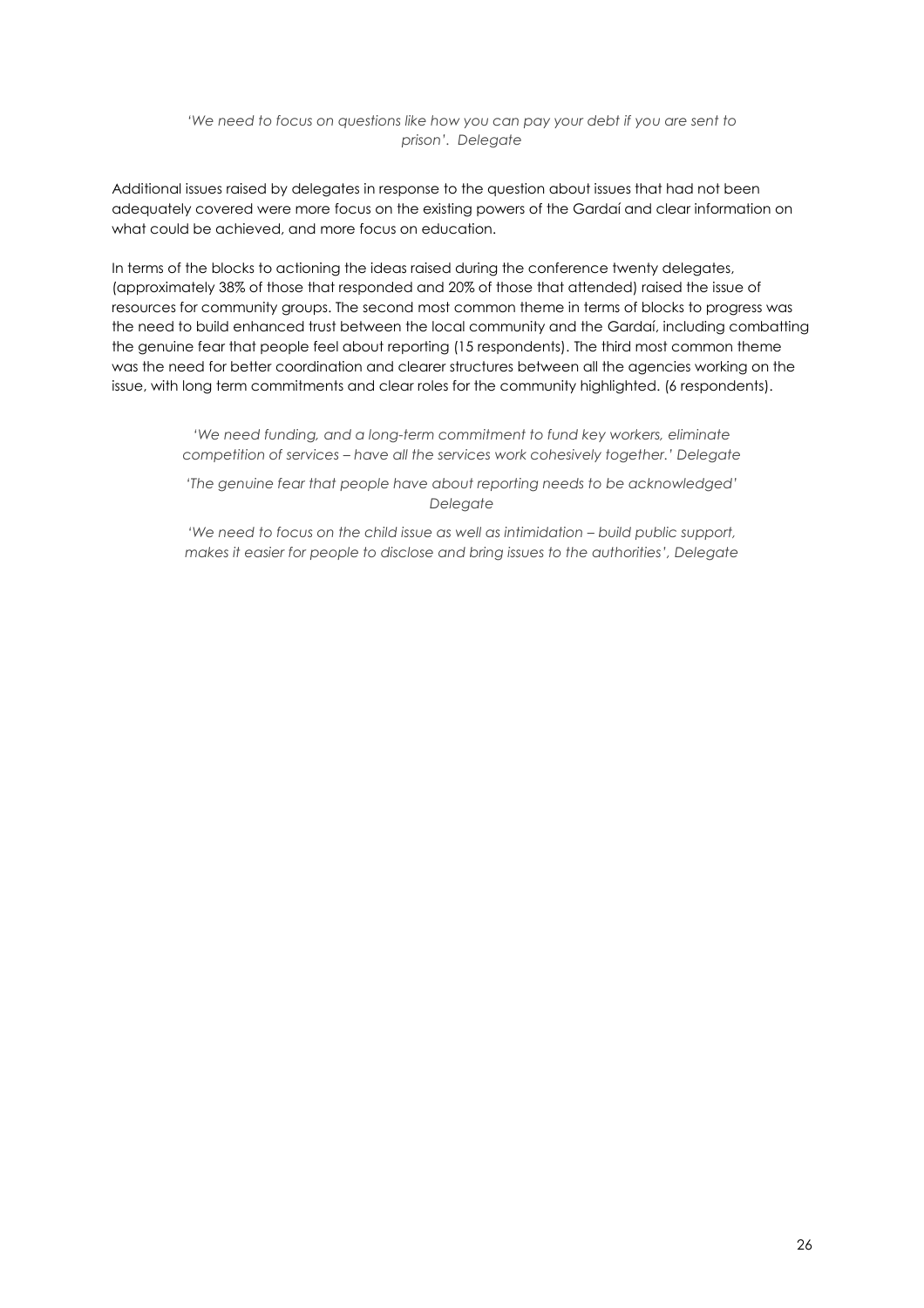# <span id="page-26-0"></span>9 Appendix IV Action points arising from the tables

#### **Table 1**

- 1. Provide opportunities and pathways to prevent young people getting involved, and to enable them to leave. Responsible? Youth Services
- 2. Structured framework where there is open and better communications between everyone Gardaí, DCC, DSCP - similar to Meitheal framework for both perpetrator and victim.
- 3. Support for families when in crisis, build resilience, harm reduction, public awareness, education schools on intimidation. Responsible? Community and Statutory Organisations

*'let the perps know that the community is involved and are acting'.* 

#### **Table 2**

- 1. Community services to be informed of Criminal Assets Bureau and its power and local asset profiler. Community groups need to promote the 1800 250025 number. Responsible? Local Services and Community, Community Gardaí.
- 2. Community networks, successful stories being relayed to the community. Responsible? Local statutory and voluntary services
- 3. Long term commitment to case management / key working for individuals. There needs to be a continuum of care. Responsible? Local statutory and voluntary services

*'We need to have people sharing their stories of how to get out of it, to build up community resilience'.*

#### **Table 3**

- 1. Relationships: To enhance relations between community projects and Gardaí, there needs to be funding for a dedicated worker who is responsible for advocacy, liaisons, policy, public awareness of reporting programme. Responsible? The funding should come from the Programme Implementation Board, the community should be able to input and to tender to provide the service
- 2. Mechanisms: We need structures and resources (restoring pre-cut levels) with interaction points for task force, community reps and Gardaí. Responsible? Task Forces / Projects
- 3. Action Plan: There need to be an action plan on DRI for the NEIC, make it happen from today, put proper resources behind it, a timeline and feedback opportunities. Responsible? All stakeholders with leadership from the Programme Implementation Board.

*'What's missing in communities? Building pride, confidence, giving people options.'*

#### **Table 4**

- 1. To address legislation to include verbal harassment this is a tough ask as it will take time. Examine the Portuguese model on how we address drugs. Responsible? TD's and Community Coalition.
- 2. We need safe structures for community and the police to communicate for example a subcommittee of the community policing forum and preventative education in schools. Responsible? Community Policing Forum and Task Forces.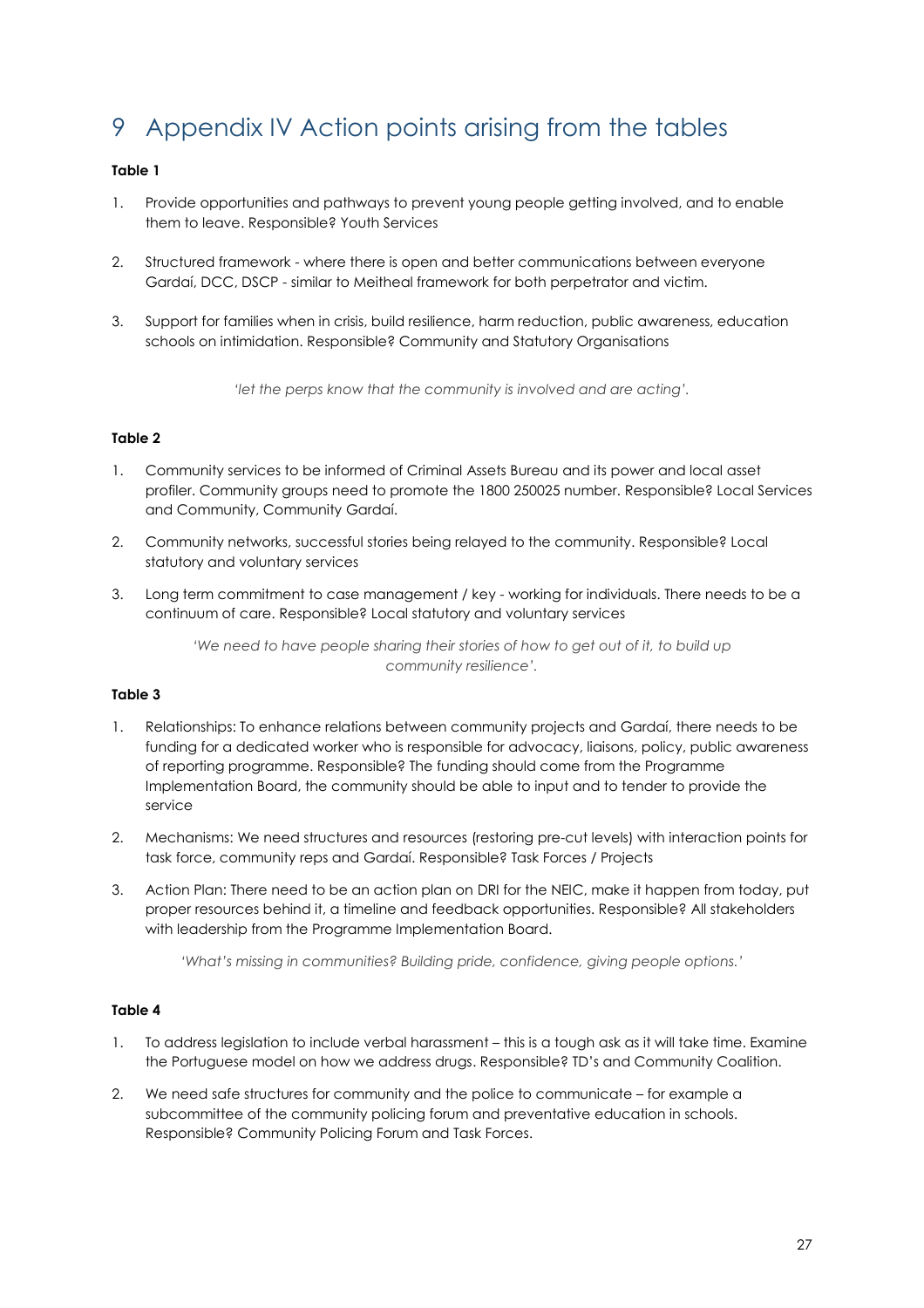3. We need to build up trusting relations. 'Let us in' – we (the community) are (should be) the police, the teachers and the researchers. Responsible? Investment from the state, not a national policy but a local strategy.

> *'***Let us in** *-* We are the police, the teachers, the researchers – we as a community *need to be the leaders, and we need the changes so that we can get in.'*

#### **Table 5**

- 1. Community liaison person not just for Liaison with the Gardaí. It needs to happen yesterday. Responsible? Funding from the Department of Health and Department of Justice, input
- 2. More resource for people for recovery from addiction, making the lifestyle away from drugs more attractive. We shouldn't forget other addictions like gambling and tablets, we need a treatment centre. This all needs to happen yesterday too. Responsible? Department of Health, HSE, Statutory bodies, the Community and the Task Force.
- 3. We need consumption rooms and to provide medical heroin [note there was not unanimous agreement on this point in the group]. Responsible? Department of Health, it should happen this year as the resources are in place [fact check]

*'All of this is urgent, it needs to happen 'yesterday''.*

#### **Table 6**

- 1. Set up a community forum specifically to address DRI, a safe space where issue can be raised and progress, with education and case conferencing used to respond to specific issues. Responsible? The Community with supports from the Gardaí.
- 2. Address the fear and reluctance to repot intimidation: A clear and transparent process using trust and relationships within the community. Responsible? Not specified.
- 3. Revision of how issues around drug use and related intimidation is responded to [in schools?]. Responsible? Not specified.

*'We could have public awareness posters in places like the doctors office, so people know they could raise the issue there, and the GPs would have the knowledge to link people into available supports.'*

#### **Table 7**

- 1. Multi agency response with decision makers at the table alongside community decision makers. Responsible? Dedicated coordinator for DRI who work with all agencies.
- 2. Reporting and Quantification of DRI. Responsible? Health Research Board working with local service providers.
- 3. Increased community policing visible in the community with the support of the community, this is to create the conditions to enhance reporting and strengthen the relationships between AGS and community. Responsible: AGS and the Community

*We need to create the conditions that will build trust and increase reporting*

#### **Table 8**

1. Dedicated national phone number, sign-posting of supports, consistent advice and a public awareness campaign. Responsible? Minister for State